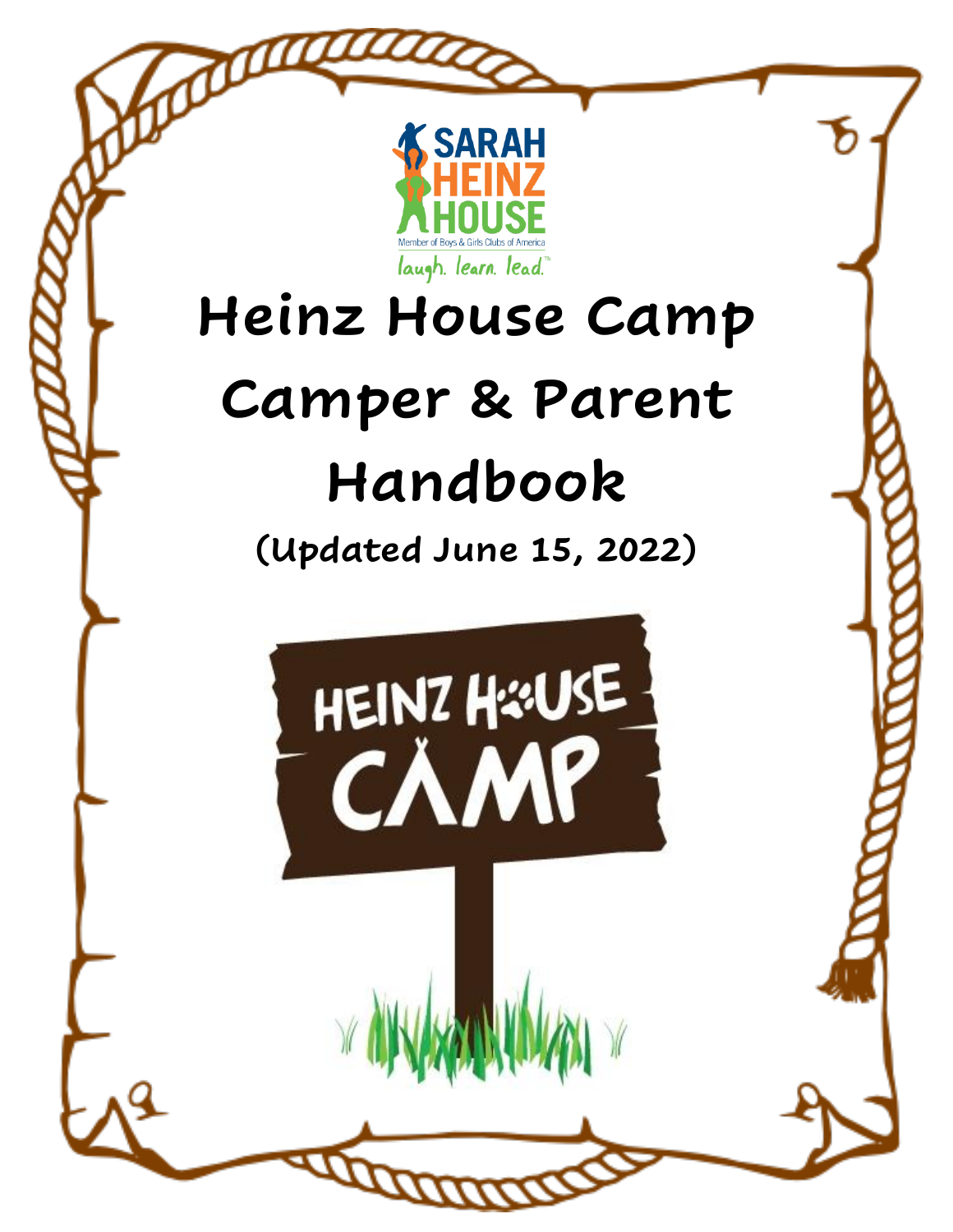### **Table of Contents**

Heinz House Camp is your child's home away from home! With encouragement, responsibility, and fun all part of the camp experience, your child is sure to have the best summer ever!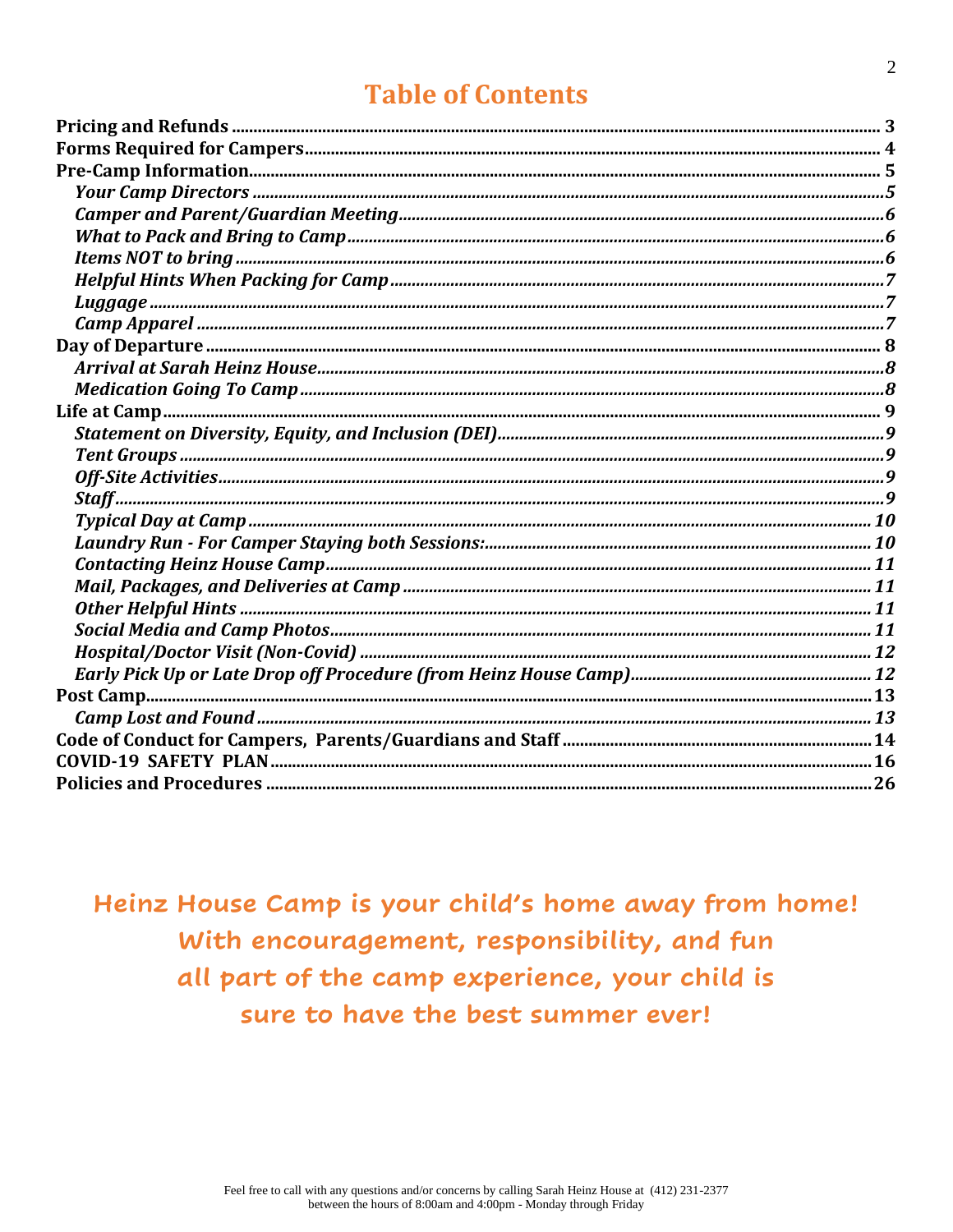### **Dates and Deadlines**

| Registration Begins (online)                                   | March 7, 2022           |
|----------------------------------------------------------------|-------------------------|
| Deadline for Early Bird Pricing                                | April 30, 2022          |
| Deadline to turn in forms                                      | May 27, 2022            |
| Last day for refunds (minus \$25 per session registration fee) | May 27, 2022            |
| Resident Camps Online Info Session                             | June 2, 2022            |
| Resident Camps In-Person Info Session                          | June 9, 2022            |
| <b>Boys Resident Camp First Session</b>                        | June $23$ -July $3$     |
| Depart from SHH on Thursday, June 23 at 1:30 pm                |                         |
| Return to SHH on Sunday, July 3 at 12pm                        |                         |
| <b>Boys Resident Camp Second Session</b>                       | July $3$ -July $13$     |
| Depart from SHH on Sunday, July 3 at 1:30 pm                   |                         |
| Return to SHH on Wednesday, July 13 at 12pm                    |                         |
| <b>Girls Resident Camp First Session</b>                       | <b>July 16-July 26</b>  |
| Depart from SHH on Saturday, July 16 at 1:30 pm                |                         |
| Return to SHH on Tuesday, July 26 at 12pm                      |                         |
| <b>Girls Resident Camp Second Session</b>                      | <b>July 26-August 5</b> |
| Depart from SHH on Tuesday, July 26 at 1:30 pm                 |                         |
| Return to SHH on Friday, August 5 at 12 pm                     |                         |
| End of Camp Season/Camp Shut Down                              | August 5                |

### **Pricing and Refunds**

<span id="page-2-0"></span>Heinz House Camp is open to all youth who completed 1<sup>st</sup> grade to those who completed 11<sup>th</sup> grade. Special pricing is available to those youth who were registered for After-School Membership with Sarah Heinz House during the 2021-2022 school year.

#### **Cost Per Session**

| <b>By April 30, 2022</b> | \$240 (Full Member)<br>\$450 (Non-Member) |
|--------------------------|-------------------------------------------|
| After April 30, 2022     | \$270 (Full Member)<br>\$480 (Non-Member) |

- Full Payment is due at time of registration. Financial assistance is available to those who qualify. See application for more details.
	- o <https://tinyurl.com/SHHfinancialaid>
- Deadline for Early Bird Pricing is April 30, 2022.
- Last day for refunds (minus \$25 per session registration fee) is May 27, 2022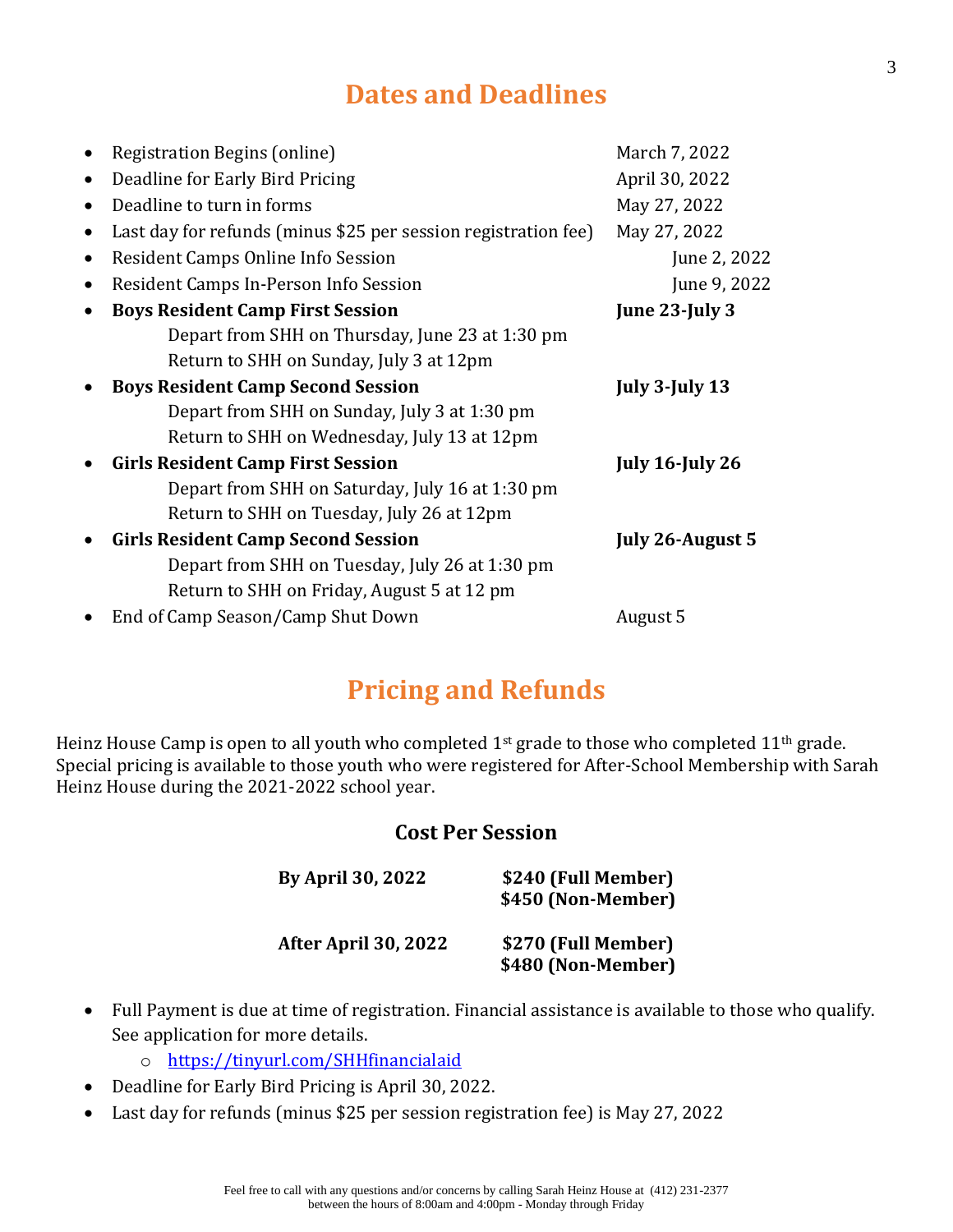- No refunds are given to individuals who withdraw after May 27 or get suspended from camp or membership because of behavior.
- To qualify for Membership Rates, a member must finish the program year "in good standing", regarding attendance and behavior/discipline. If a full member of Sarah Heinz House does not finish the program year "in good standing", because of behavior or less than 50% cumulative attendance, then their charges for summer programs will be changed to Nonmember Rates.
- <span id="page-3-0"></span>• An Administrative "Change Fee" of \$10 will be charged for the processing of every registration "transfer" requested by a camper's family.

### **Forms Required for Campers**

The forms below are completed online as part of the registration process. If for any reason they cannot be completed online, please contact the Front Desk at Sarah Heinz House at 412-231-2377 for further guidance.

- **Signature form** outlines the permissions the parent(s)/guardian(s) give to Sarah Heinz House and Heinz House Camp.
- **Confidential/Physical form** provides additional information about your child so the staff of your child's respective camp knows how to best serve them.
- **Ropes Course Waiver** gives or refuses permission from the parent(s)/guardian(s) for their child to participate in the High Ropes Course. All campers are welcome to participate. Indicate your consent or dissent on the form. We must have a completed form on record for each camper.
- **Paintball Waiver (for children 12 and older only)** gives or refuses permission from the parent(s)/guardian(s) for their child to participate in Paintball at Heinz House Camp. Indicate your **consent or dissent** on the form. We must have a completed form on record for each camper.
- **The Summer Food Application** is included in the confirmation email and is due to Sarah Heinz House by May 27, 2022. You can fax them (412-426-3797), email them to fodor@sarahheinzhouse.com, mail them into Sarah Heinz House (1 Heinz Street, Pittsburgh, PA 15212), or stop in and drop them off at the Front Desk during business hours.

**Please make every effort to get these forms in on time. Failure to do so could result in an incomplete registration, which means that your child's spot is not secured, even if payment has been taken. All paperwork must be turned in by May 27 for registration to be complete and your child's spot to be secured. If you are having trouble completing or turning in paperwork, please reach out to Sarah Heinz House at 412-231-2377 before the due date.**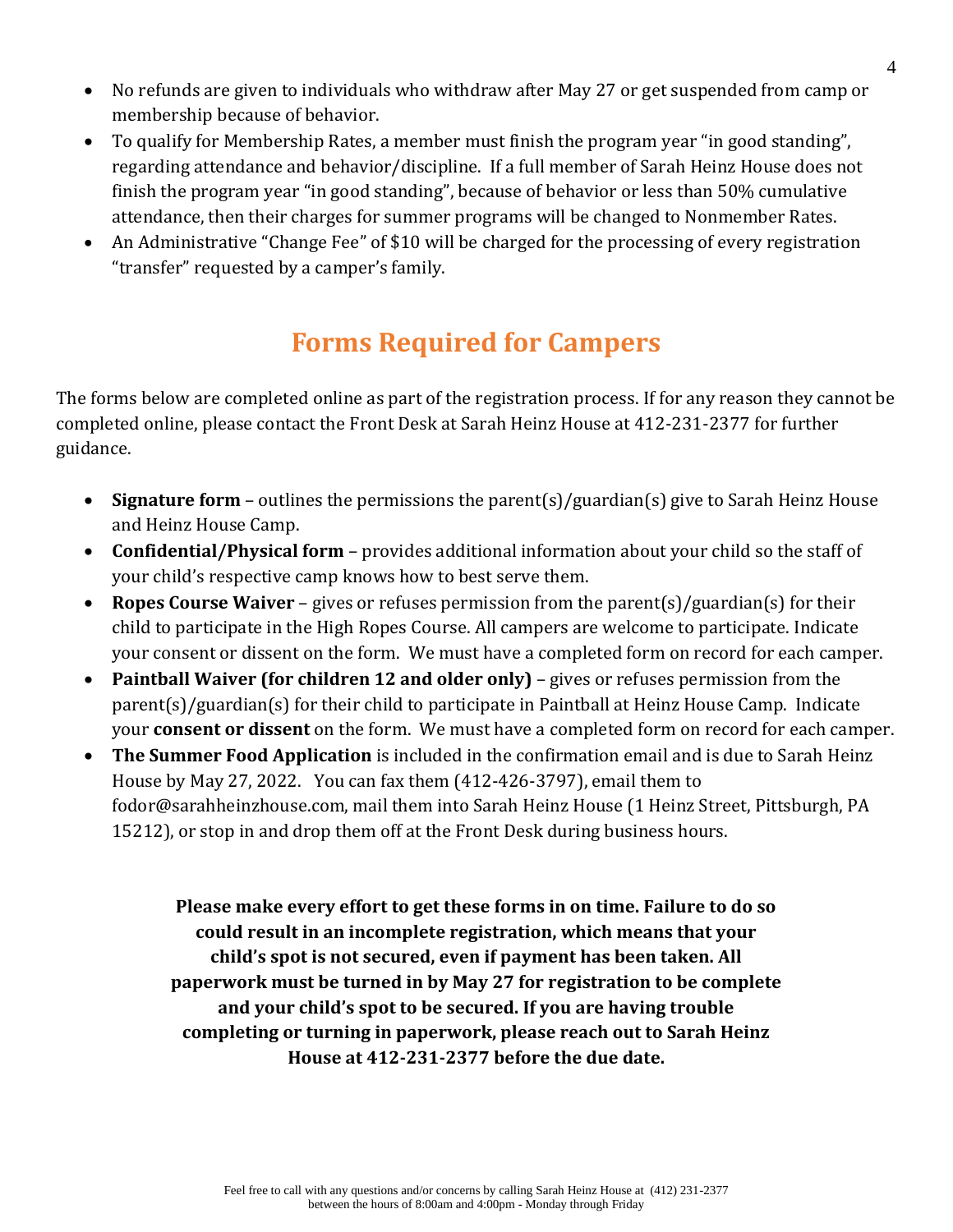### **Pre-Camp Information**

#### <span id="page-4-1"></span><span id="page-4-0"></span>**Your Camp Directors**

#### **Sherri "Mama Bear" Kotwica Girls Camp Director**

My love for Heinz House Camp expands over 5 decades, beginning as a camper in the 70's. I became the Camp Director in the 90's, and after I got married I became a stay at home mom. During that time away from camp, we sent our 2 daughters to camp as soon as they were old enough. Heinz House then asked if I would reprise my role as Camp Director just as the younger ones were old enough to come to camp, and I've been there every summer since. I now have my own business and take vacation every summer to be able to come to camp. At Girls Camp we use nicknames, and I chose Mamma Bear (MB for short) because I will fiercely protect your daughter/granddaughter/niece as if she were my own. I know what it's like to be a counselor, ensuring that the campers



have the greatest time ever while doing the day-to-day routine at camp. I know what it's like to be the Program Director, providing an opportunity for every personality to shine in her element. And as the Camp Director, I know how to ensure that all of those opportunities are realized, all while keeping your camper safe. I don't take that responsibility lightly, and I appreciate the trust you place in HHC and me.

#### **Bob Bechtold Director of Program Services**



Bob has many years of experience over 5 decades at Heinz House Camp, similar to Sherri. Bob's camp experience progressed through the 80's and early 90's as camper, CIT and Counselor. He was away for a few years in the 90's while he served our country in the military. Then he came back and completed his education at the University of Pittsburgh. During the summers of those college years, Bob served a few more years of experience as Heinz House Camp Staff. Bob was hired full time at Sarah Heinz House in 1997 as Program Director and Boys' Resident Camp Director. He served as Camp Director for over 10 years, and he has helped mentor, oversee and train each (boys) Camp Director since 1997! Bob has successfully filled many programmatic and management roles at Heinz House over these past 25+ years. But no matter what position(s) Bob has filled over the years, Camp, and the impact that it has on campers, has always been one of his strongest influences and highest priorities.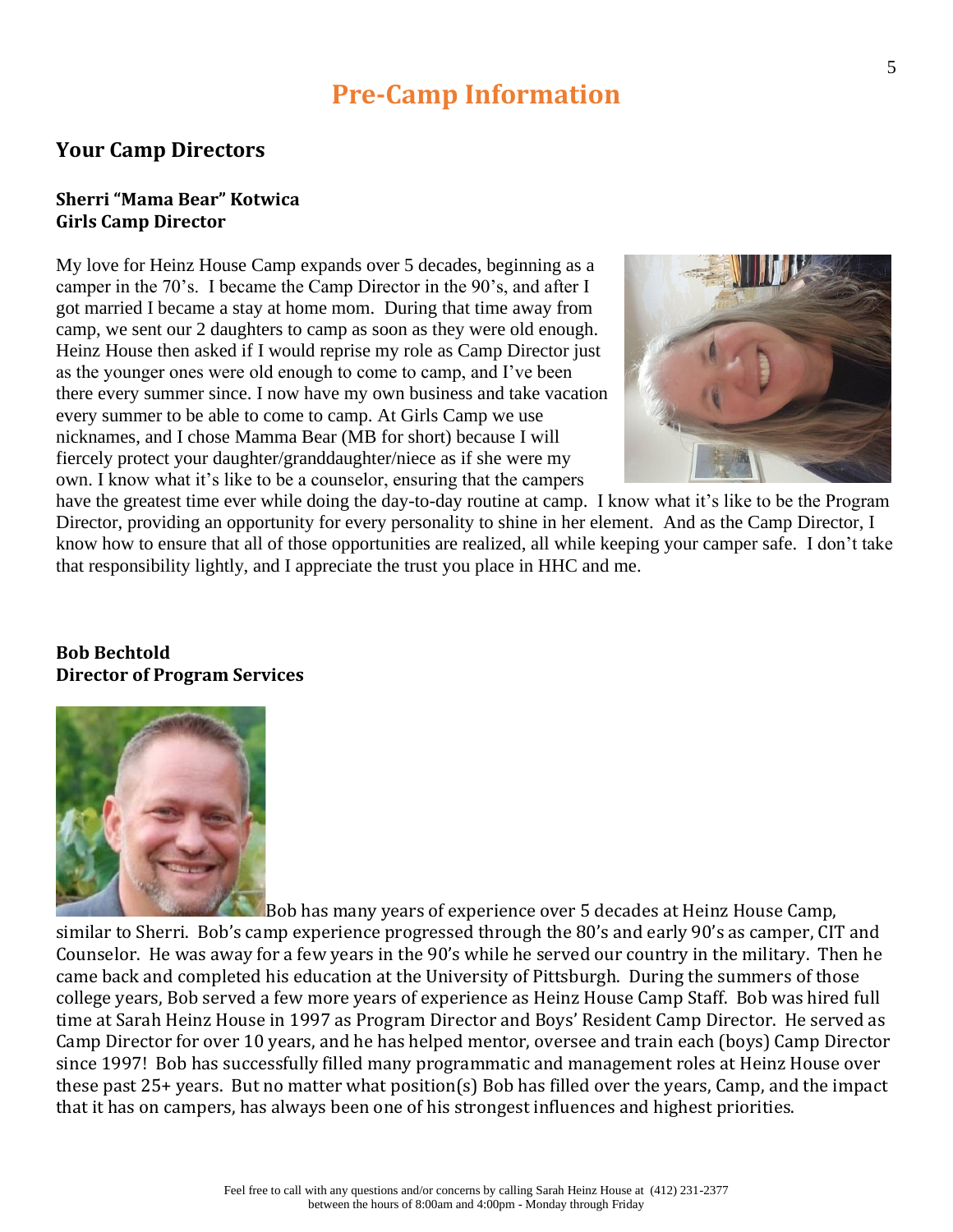#### <span id="page-5-0"></span>**Camper and Parent/Guardian Meeting**

This year, our camper meetings will be held together (Boys and Girls) on the dates below. Please choose from one of the dates. Time will be given during the sessions to have a breakout with your respective Camp Director.

- **June 2, 2022 CANCELLED, as of May 30, 2022; An Informational Video will be emailed to Overnight camper families** o **6:00-7:30 PM – Zoom Meeting**
- **June 9, 2022**
	- o **6:00-7:30 PM – In-Person at Sarah Heinz House**
- **Another Camper and Parent / Guardian Meeting may still be scheduled closer to Girls Camp Dates (not guaranteed)**

#### <span id="page-5-1"></span>**What to Pack and Bring to Camp**

**Please write the camper's name on every item with a permanent marker.** This makes it easier for the staff to identify the owner of an article of clothing/object if it is lost during the session. Please use luggage tags provided on the day of drop off to identify your child's bags. For all clothing items, please pack enough for 11 days worth plus a couple extra just in case!

- o Masks (at least 12)
- o Sleeping Bag
- o Toiletry Items (Toothbrush, toothpaste, soap, shampoo, shower gel, comb, brush)
- o Small Pillow (if desired)
- o Small old rug (if desired)
- o Pajamas or night clothes
- o Additional Blankets (if desired, nights get cold)
- o Tennis shoes and hiking shoes
- o Flashlight (extra batteries)
- o Old play clothes, shirts, shorts, jeans
- o Cloth/Mesh laundry bag (No Plastic Bags)
- o Extra underwear
- o Extra Socks
- o Clothesline Rope (16ft)
- o Swimsuit/trunks (at least 2)
- o Flip-flops/Shower Shoes
- o Creek shoes (See Helpful Hints Below)
- o Pre-Addressed Envelopes/Postcards
- o Stamps, pen/pencil
- o Fishing gear (if desired)
- o Plastic ground cloth/Tarp
- o Towels (at least 3)
- o Sweatshirt/hoodie and pants (at least 3-4 each)
- o Small Drawstring Bag or plastic bucket for shower articles
- o Mattress Cover \$15 available at SHH
- o Extra Disposable Facemasks
- o Dress Up/Fancy Clothing (Girls Banquet Night)
- o Long Bike Shorts or leggings for Ropes Course

### <span id="page-5-2"></span>**Items NOT to bring**

- Cell Phones-Cell Phones will be confiscated and stored with the Camp Director if brought to camp and will be returned at the end of the campers' experience at camp
- Electronics (including, but not limited to cell phones, iPod, MP3 Players, etc.)
- Hand Held Video Games (including but not limited to Nintendo Switch)
- Valuables of any kind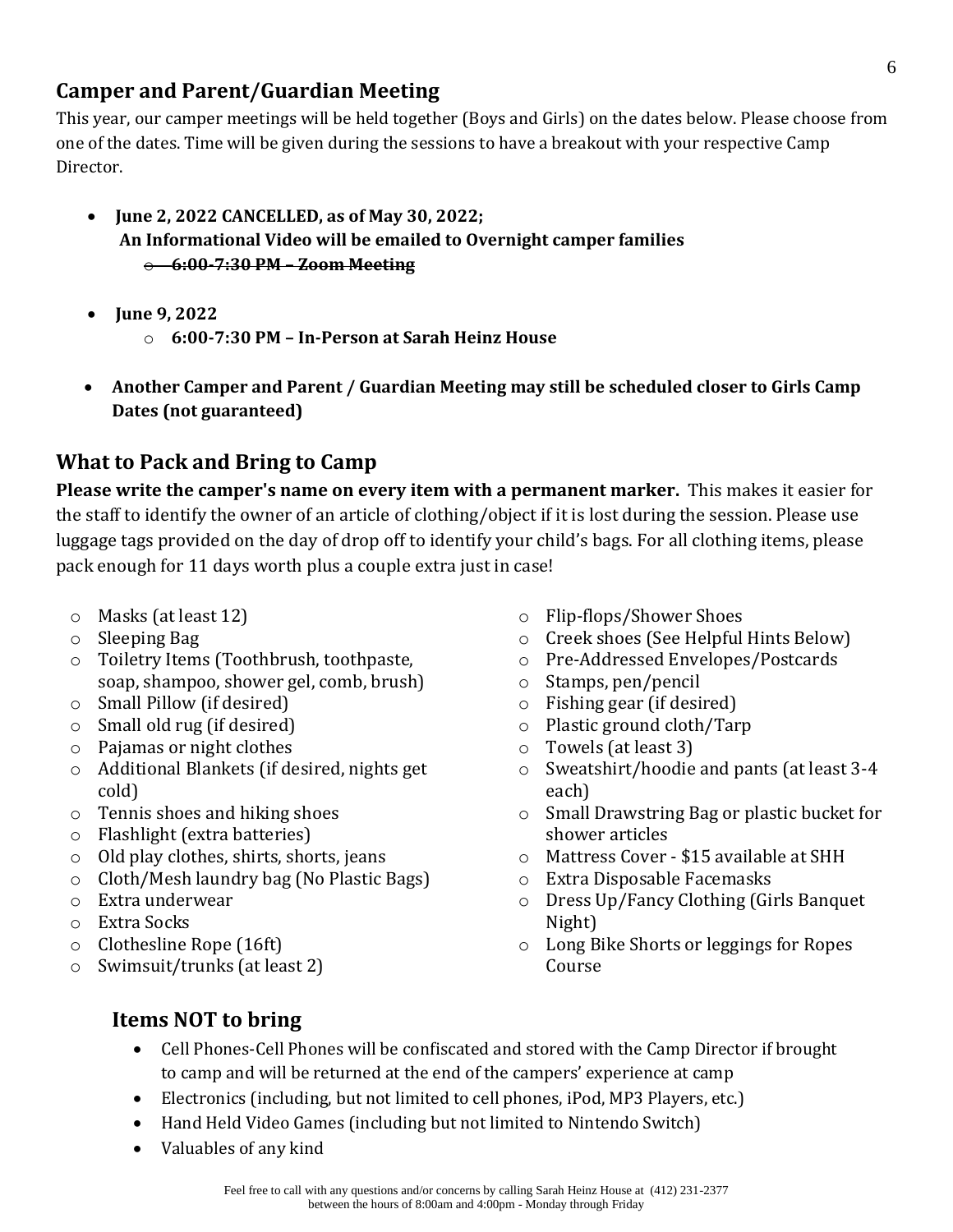- Money (We do not have anything to purchase at camp)
- Food Please do not send food with or to camp, it may attract unwanted animals into camp

There is no need for your child to bring any of these materials to camp. Sarah Heinz House has no means of protecting these items and therefore cannot be held responsible if these are lost, stolen, or broken.

#### <span id="page-6-0"></span>**Helpful Hints When Packing for Camp**

- Envelopes and Stamps should be placed in a Ziploc bag to prevent them from getting wet.
- Having extra clothes is better than running out of things to wear. Please pack extra underwear, socks, shirts, shorts, and pants.
- Shoes get wet at camp. Send more than one old pair of tennis shoes or boots (even if they are tight to be used as creek shoes). Do not only send a pair of sandals.
- Crocs are great for both waterfront and shower shoes. They dry very easily and are waterproof of course!
- A lot of our waterfront activities require shoes with backs on them. Make sure you have water shoes that are sturdy and have a strap or back to them so you can fully participate in the activities we offer.
- An extra swimsuit/trunks are nice as well. We swim a lot, and wet suits/trunks are not comfortable to put on.
- Towels that are lighter (not beach towels) tend to dry faster, and are better suited for camp.
- Nights can be cold at camp, please be sure to pack suitable bedding. An indoor slumber bag is **NOT** a substitute for a camper's "sleeping bag." Extra blankets still need to be packed for cold nights.
- Camp Sessions may have special themes as communicated by the camp Staff ahead of time. Campers are always encouraged to being items related to the camp theme for that session.

#### <span id="page-6-1"></span>**Luggage**

- One suitcase, one bedroll (or duffel bag), and a book bag are permitted.
- A small drawstring bag is permitted on the bus (**small, please - book bags are not permitted on the camper bus**.)
- No trunks or footlockers are permitted**.**
- Fishing rods need a name tag (many children bring similar fishing rods and can be easily mistaken as another's fishing rod)

#### <span id="page-6-2"></span>**Camp Apparel**

Resident Camp apparel is not sold at Sarah Heinz House. Resident Camp apparel will be available online. The link will be shared at [www.sarahheinzhouse.org](http://www.sarahheinzhouse.org/) and on Heinz House Camp's Facebook page when the store is available.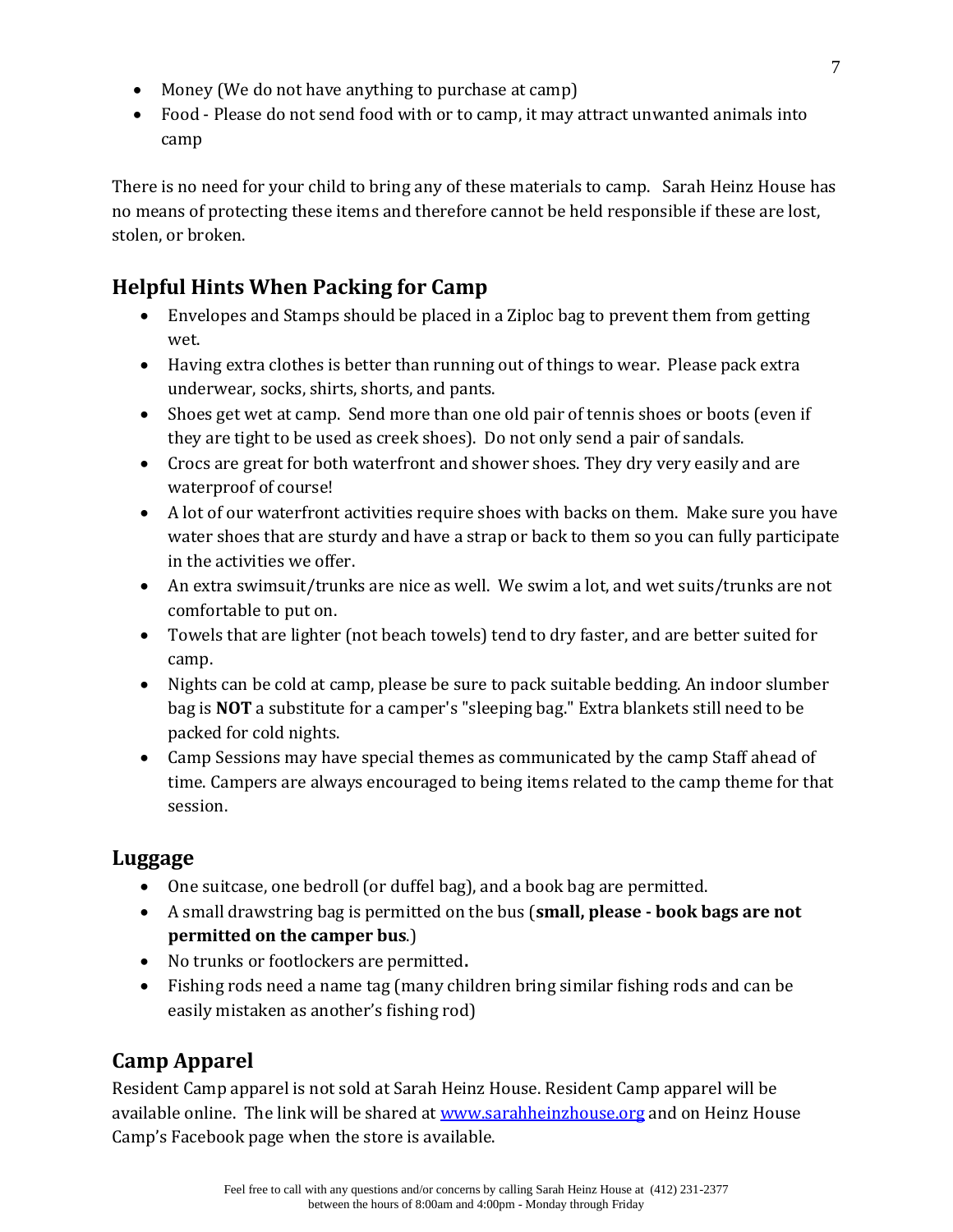### **Day of Departure**

#### <span id="page-7-1"></span><span id="page-7-0"></span>**Arrival at Sarah Heinz House**

- Be at Sarah Heinz House no later than 1:30 PM for all session drop offs.
- **DO NOT BLOCK THE ENTRANCE OR TURNAROUND TO THE PARKING LOT. THIS IS WHERE OUR BUSES PARK.**
- Park in the designated parking lot (or overflow lot). The luggage bus and the camper bus will be in the turn around.
- Carry your luggage and any other items to the luggage bus. Once you are checked in, you'll then be able to put your luggage on the bus.
- Go to the Check In Table (camper and 1 adult parent or guardian) to check in and submit:
	- o Signed Acknowledgement of Self Quarantine
	- o Negative test result for camper(s)
	- o All medications (including vitamins) See below

Temperature will be taken at check-in as well. Please note that any camper with a temperature reading of 100.4 or higher will not be permitted to board the bus.

#### <span id="page-7-2"></span>**Medication Going To Camp**

Any camper that has routine medication they take should bring them to check-in with the First Aid Director. Below are steps to ensure your campers medication is secured properly by our Staff.

- Put all medications in a Ziploc bag.
- Write the camper's name on the top of the bag.
- If medication requires refrigeration, please write REFRIGERATE on the bag.
- Fill out the Medication Form for each medication (available online and at SHH) and place it in the Ziploc bag.
- On the day of departure, First Aid Staff will collect the medication bags.
- Please do not send over-the-counter medication (such as Benadryl, Advil, Tylenol, etc.). Simply state on your child's confidential form and medical form what they use and why they need it. We will supply any over the counter medication.

## **Don't forget to say goodbye before you get on the bus!**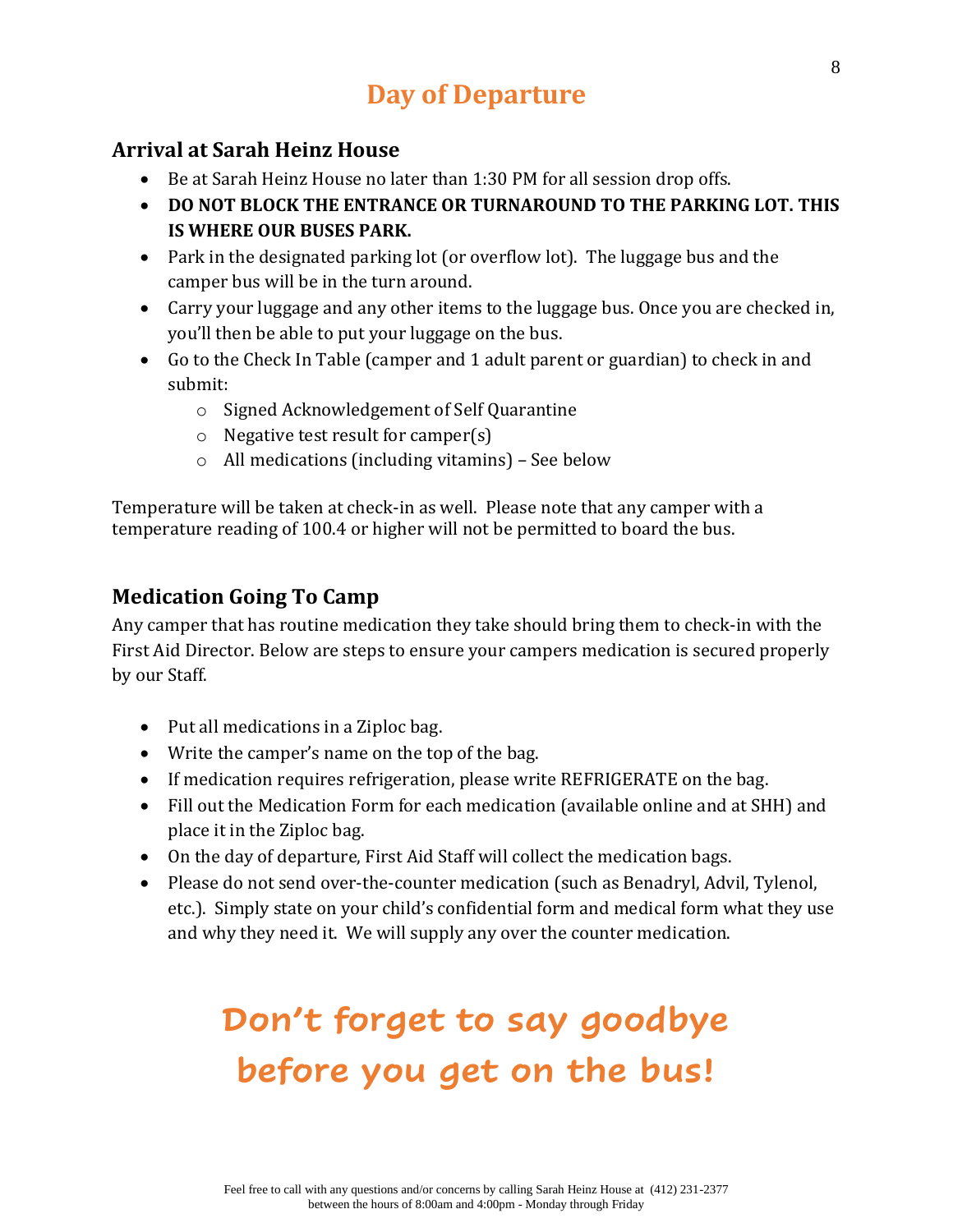### **Life at Camp**

#### <span id="page-8-1"></span><span id="page-8-0"></span>**Statement on Diversity, Equity, and Inclusion (DEI)**

Sarah Heinz House and Heinz House Camp commits to promoting a safe, positive and inclusive environment for all youth and teens of every race, ethnicity, gender, gender expression, sexual orientation, ability, socio-economic status, and religion in reaching their full potential.

#### <span id="page-8-2"></span>**Tent Groups**

Campers will be assigned to tent groups according to their age group. Mealtime will almost always be with the same tent group as well. Camp Directors will make every effort to place children in appropriate tent groups with whom they have requested. Any issue with your child's tent group can be brought to the Camp Director, but changes will be at the Camp Director's discretion.

#### <span id="page-8-3"></span>**Off-Site Activities**

Occasionally Sarah Heinz House Summer Program Staff may take campers off-campus to local attractions in the area (McConnell's Mills, Moraine State Park, etc.). The off-site attractions are within walking distance and do not last the entire camp day. Campers will be masked and maintain social distance protocols throughout the entirety of the trip.

#### <span id="page-8-4"></span>**Staff**

Our counselors are selected from a qualified pool of applicants. Staff have backgrounds in or are currently studying a variety of fields, but the majority of them are former Heinz House Campers. Many have gone through and completed our Counselor in Training Program. All Heinz House Camp Staff are certified in at least one area of expertise (Lifeguarding, Ropes Course, First Aid, Paintball, Boating, and Leave No Trace). The entire Heinz House Camp staff completes a staff training that focuses on best practices and other topics such as Child Abuse Awareness & Prevention and Outdoor Education. At least 80% of our staff are 18 years old or older. All staff have completed and passed a Background Check as outlined in SHH policy and state and federal law.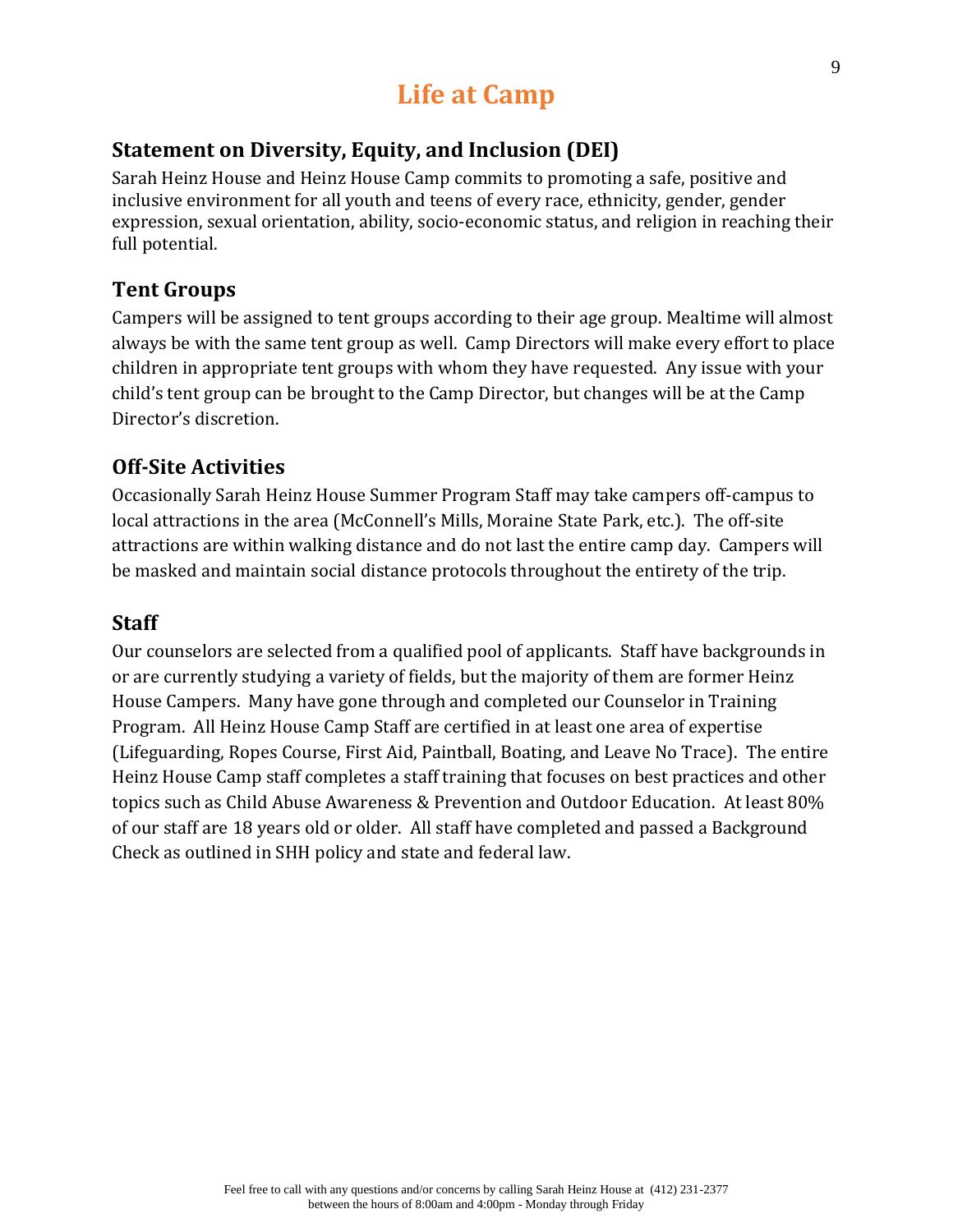#### <span id="page-9-0"></span>**Typical Day at Camp**

Here is a typical daily schedule at Heinz House Camp. Times may vary slightly based on our activities for the day.

| 7:30 AM             | Wake Up                          |
|---------------------|----------------------------------|
| 7:30 AM-7:45 AM     | Morning Roll Call and Activity   |
| 7:45 AM-8:30 AM     | Tent Clean-Up                    |
| 8:30 AM-9:30 AM     | <b>Breakfast</b>                 |
| 9:30 AM-10:00 AM    | Squads (chores)                  |
| $10:00$ AM-12:15 PM | <b>Morning Program Session</b>   |
| 12:30 PM-1:30 PM    | Lunch                            |
| 1:30 PM-2:30 PM     | <b>Rest Hour</b>                 |
| 2:30 PM-3:00 PM     | Free Camp Store                  |
| 3:00 PM-5:15 PM     | Afternoon Program Session        |
| 5:30 PM-6:30 PM     | Dinner                           |
| 7:15 PM-9:30 PM     | <b>Evening Program Session</b>   |
| 9:30 PM-10:00 PM    | <b>Campers Prepare for Sleep</b> |
| 10:00 PM            | Lights Out                       |

#### <span id="page-9-1"></span>**Laundry Run - For Camper Staying both Sessions:**

For campers staying both sessions, laundry can be sent home for cleaning. If you do not pick up your child's laundry, you will be **charged a \$50 additional cleaning fee**. Parents/Guardians or a designated person can pick up and drop off laundry at SHH.

#### **Boys Camp**

- **Laundry Pick Up**
	- $\circ$  Friday, July 1st from 12:00-5:00 PM
- **Laundry Drop-Off**
	- o Sunday, July 3rd between 12:45-1:45 PM
	- o Please return clean laundry **with the camper's name on it**
	- o Please put it straight onto the luggage bus. Do not bring it into the building

#### **Girls Camp**

- **Laundry Pick Up**
	- o Friday, July 22nd from 12:00-5:00 PM
- **Laundry Drop-Off**
	- o Tuesday, July 26th between 12:45-1:45 PM
	- o Please return clean laundry **with the camper's name on it**
	- o Please put it straight onto the luggage bus. Do not bring it into the building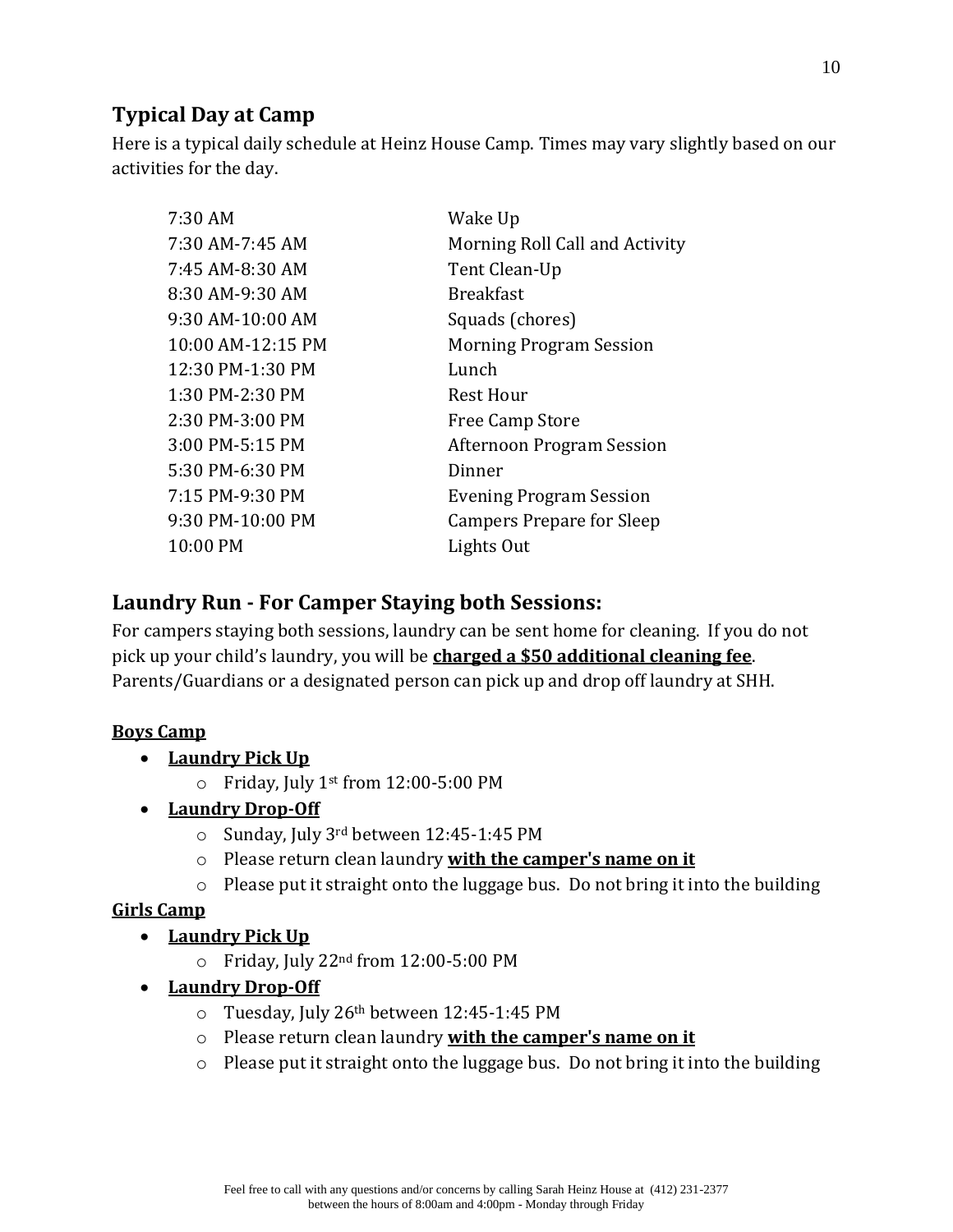#### <span id="page-10-0"></span>**Contacting Heinz House Camp**

If a situation arises or you have any questions and need to get in contact with our camp, please call Sarah Heinz House directly at (412) 231-2377. They will contact the Resident Camp Director who will contact you directly. Our camp phone number is blocked. If your phone does not allow blocked phone numbers, you may want to disconnect that service while your child is at camp. We will get in touch with you if necessary.

E-mail will only be used for communication with staff, not your child. You **will not** be able to write letters to your child through e-mail. The e-mail address to contact camp and the Camp Director is [overnightcamps@sarahheinzhouse.com.](mailto:overnightcamps@sarahheinzhouse.com)

#### <span id="page-10-1"></span>**Mail, Packages, and Deliveries at Camp**

Would it really be Camp without mail and packages? Mail and packages are not only permitted to be delivered to Camp, but they're also encouraged!

> **THE CAMP ADDRESS IS: Camper's Name Heinz House Camp 2534 Heinz Camp Road Ellwood City Pa 16117**

#### <span id="page-10-2"></span>**Other Helpful Hints**

- Send a lot of mail to your child. Mail is a big deal during camp! During mealtimes, our mail calls are events the campers look forward to!
- Please do not send food. We have plenty of food during meals and in the free camp store. All food outside the camp store and dining hall will be held until your child returns home. Instead of food, send puzzles, games, books, etc.

#### <span id="page-10-3"></span>**Social Media and Camp Photos**

This summer you may notice a decline in the number of photos that we regularly share on various platforms like Facebook and our Website. This will afford us as much time as possible to best ensure adherence to the high standards and best practices in health and safety we've established for our Camp community. We cannot promise how often we will post photos of campers, but our goal will be to post photos once or twice each week. We will also continue to share smaller posts on social media, with the focus on telling the story of our summer. It's important to us that our families still have that special lens and opportunity to see what's happening at Camp and the meaningful experiences our campers are engaged in.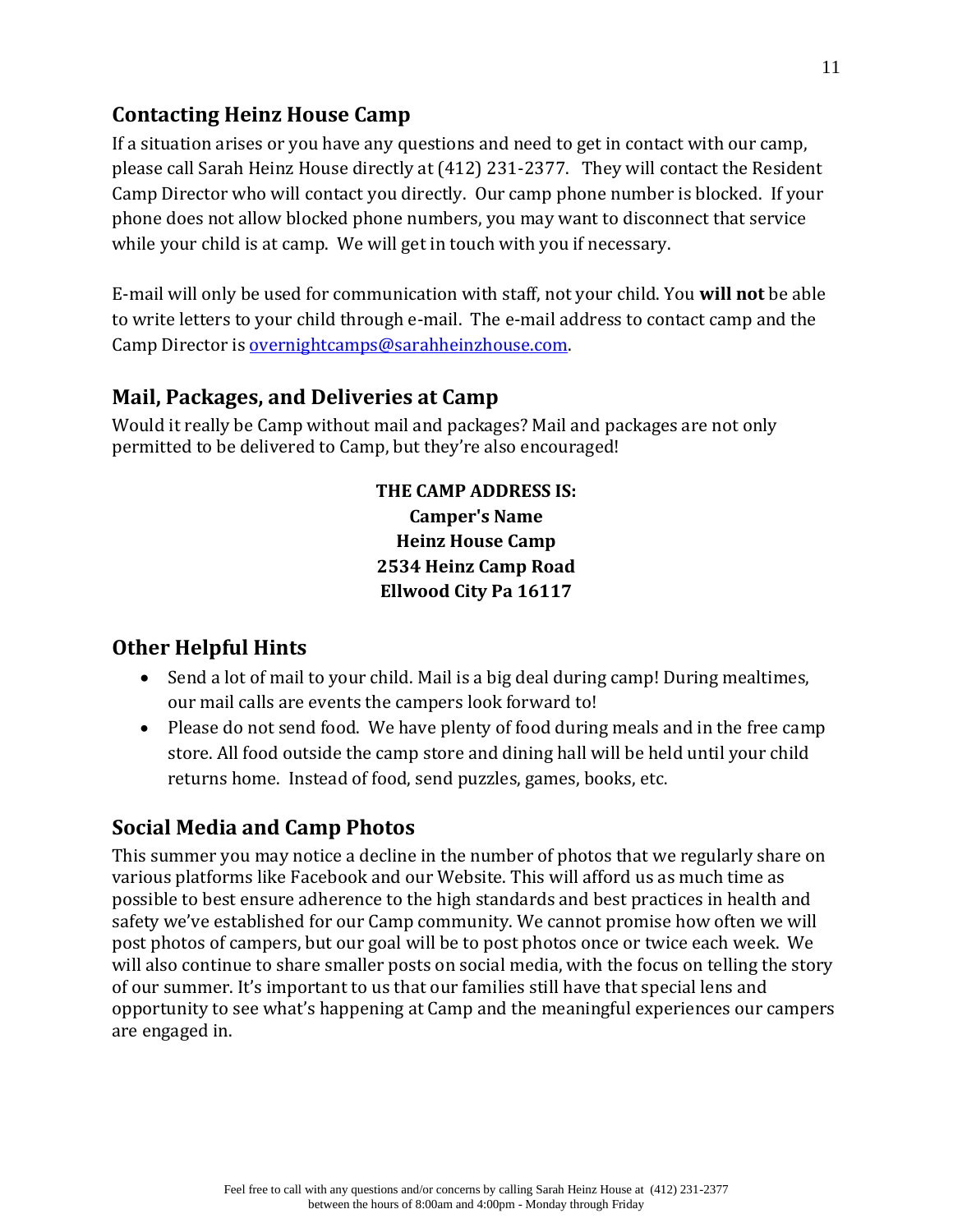#### <span id="page-11-0"></span>**Hospital/Doctor Visit (Non-Covid)**

In the event of an Emergency illness or injury to your child, your child will be taken to the closest Emergency Room, UPMC Jameson in New Castle, PA. On route to the hospital, you will be contacted by a staff member. If your child requires non-emergency medical attention (for example: ear infection, etc.), we will contact the family to help decide the appropriate hospital or urgent care. The hospital will call you to receive permission to treat your child and will call later to tell you what they have decided to do. After the visit to the emergency room, we will contact you to let you know how your child is doing.

#### <span id="page-11-1"></span>**Early Pick Up or Late Drop off Procedure (from Heinz House Camp)**

Due to COVID-19 Safety protocols, campers who need to leave for reasons other than additional medical care as designated by Camp Staff will likely not be allowed back into Camp. All circumstances surrounding what takes place while they are gone from Camp will be assessed and an objective determination will be made on a case-by-case basis by the Camp Director and at least one designated member of the Sarah Heinz House Management Team.

Circumstances may occur where your child needs to be picked up early or dropped off to/from Heinz House Camp. (Reminder that campers who leave for non-medical reasons as designated by camp staff will likely not be permitted to return to camp.) For the safety of your child/children, please provide in advance a completed early pick up form (we will have forms at SHH and online). If you do not have a form, please write a note with the following information:

- Name of your child
- What time they will be leaving
- Who will be picking up your child and the relationship to the child
- A contact number where the parent/guardian can be reached for confirmation

If your child is NOT taking the bus from or to Sarah Heinz House on the dates and times mentioned for their session, you are responsible for communicating to Sarah Heinz House staff the alternative arrangement and for picking up and/or dropping off your child from Camp (you may obtain directions from the Front Desk Staff at Sarah Heinz House). Please do not go any further than the Dining Hall until you are greeted by a staff person.

We may also ask for photo ID of the authorized individual picking up a child that is not recognizable by the child and/or staff. Sarah Heinz House requires that all parents/guardians and/or persons picking up your child MUST come into the Dining Hall, have PHOTO I.D., and check in with designated Senior Staff members. We reserve the right to not allow your child to leave Heinz House Camp if we do not know the person picking up your child, does not have a photo I.D. and/or if we cannot get in contact with the parent/guardian. This is a safety precaution.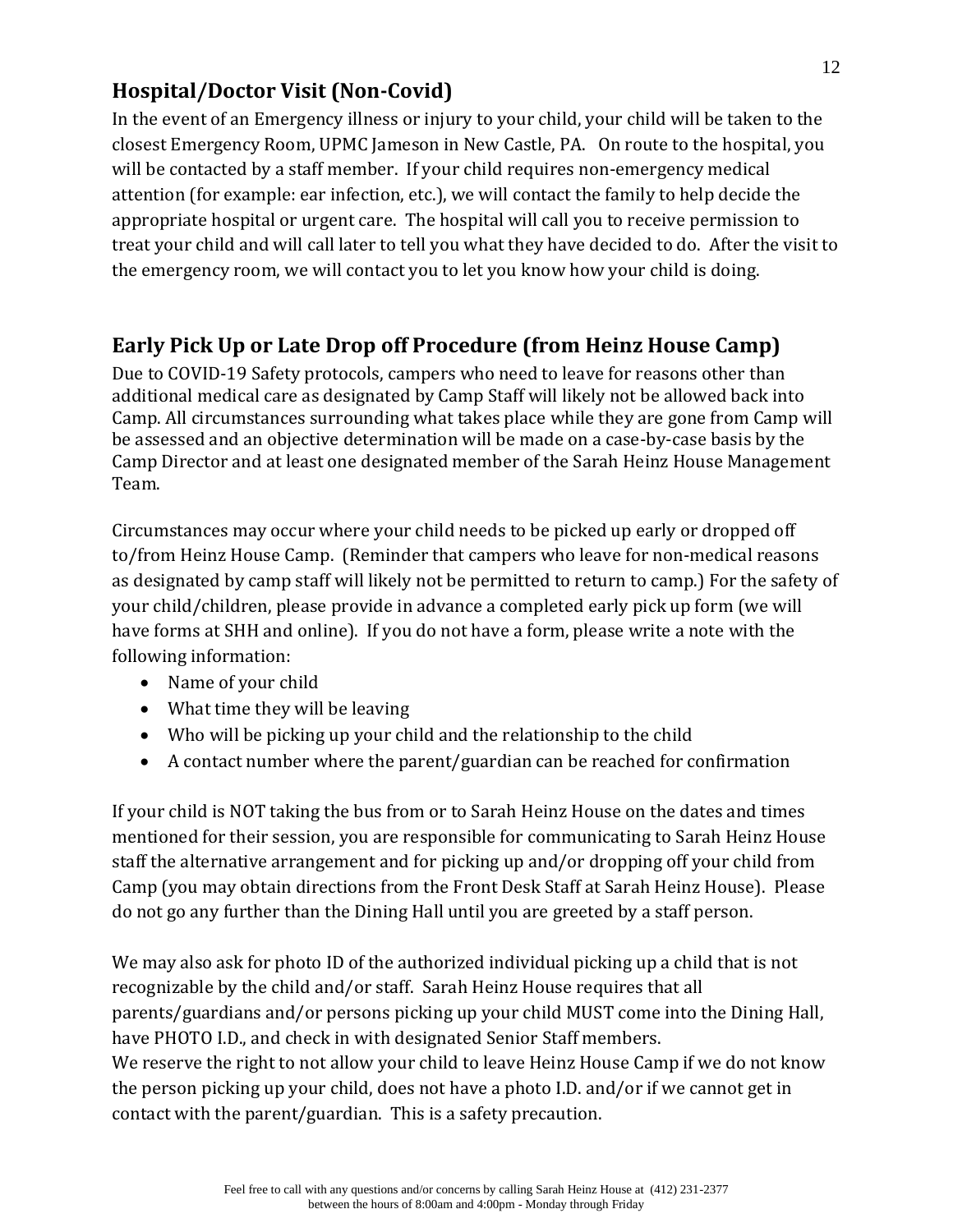At no point are you permitted to enter Heinz House camp property without advanced approval. If you enter without permission, we reserve the right to deny you access to our campus and local authorities may be called. This is a security measure to help protect your child from intruders and potential COVID-19 exposure. Please respect this policy.

### **Post Camp**

#### <span id="page-12-1"></span><span id="page-12-0"></span>**Camp Lost and Found**

Items will be held for **48 hours** after the camp session ends. At that time, if the items are not claimed, they will be discarded.

#### **Objection to our Policies and Procedures**

Any objections to our Policies and Procedures or other camper documentation must be presented in writing to **Charley Chmura, Director of Operations [\(chmura@sarahheinzhouse.com](mailto:chmura@sarahheinzhouse.com) )** in advance of participation. If a camper or family chooses not to respect or comply with Policies and Procedures, then their participation could be declined.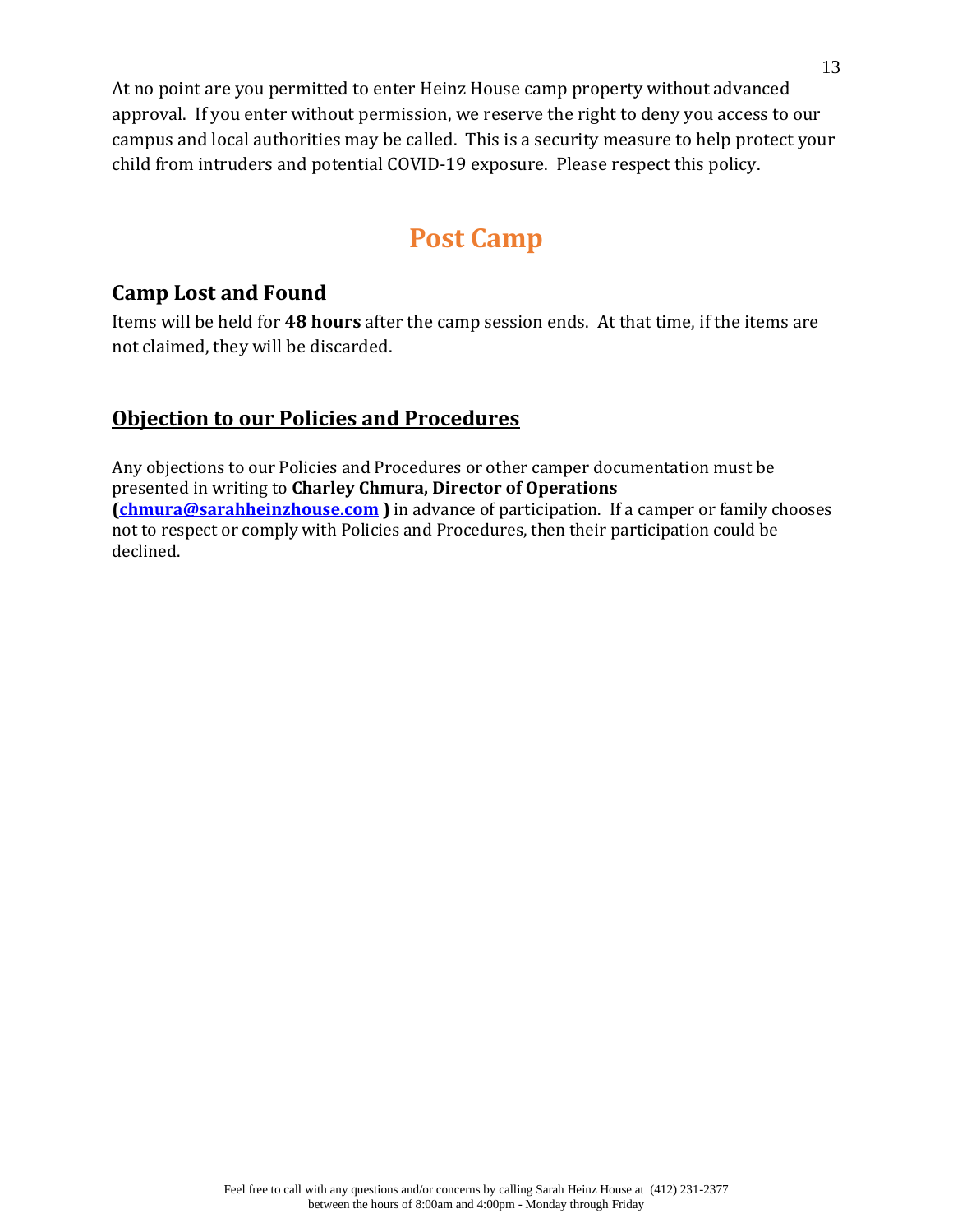### **Code of Conduct for Campers, Parents/Guardians and Staff**

<span id="page-13-0"></span>At Heinz House Camp, we want everyone to have a fun and memorable experience while at camp. It is our goal to provide a healthy, safe, secure environment for all camp participants. Heinz House Camp teaches the core values of character, service, responsibility, and respect. Youth and Staff who attend camp are expected to follow the Code of Conduct below and to model these core values.

- We are all **responsible** for our words and actions. Respect the rights and beliefs of others and treat others with courtesy and consideration. Unwelcome teasing/bullying or any unkind behavior is not allowed.
- **Respect** each other and our environment. We do not take things that are not ours, nor do we vandalize any belongings or items.
- **Honesty** will be the basis for all relationships and interactions. If I have a problem with someone or something, I will bring it to the attention of staff as soon as possible.
- **Show** respect to the camp staff and cooperate fully with their instructions. Follow directions at all times.
- We **care** for ourselves and each other. Any use of alcohol, drugs, weapons (including knives), look-alike weapons, or objects that may be used to threaten, intimidate, or harm others or to damage property may not be brought to camp.
- **Communicate** in an appropriate manner, which means I will not use foul language, gestures, or harsh words. I will not raise my voice or use verbal threats of any kind.
- Camp is a **safe space** for all. Be careful and considerate that my actions will not hurt another camper's feelings or hurt them physically, either intentionally or accidentally.
- **Be enthusiastic**, thoughtful, open-minded, and involved.
- We **conduct** ourselves responsibly and keep our hands to ourselves. Horseplay, inappropriate touching, pushing, kicking, hitting or fighting are not acceptable behavior.
- **Be Respectful** of all camp property, equipment, facilities, and supplies.
- **Safety** first. Campers may not go to the waterfront without proper permission and supervision from staff.
- **Stay** together. Campers may not be in any areas that are considered outside of camp boundaries.
- Be respectful, cooperative, and contribute positively to you experience and those of your fellow campers.
- **Campers are expected to have fun and participate in all activities!**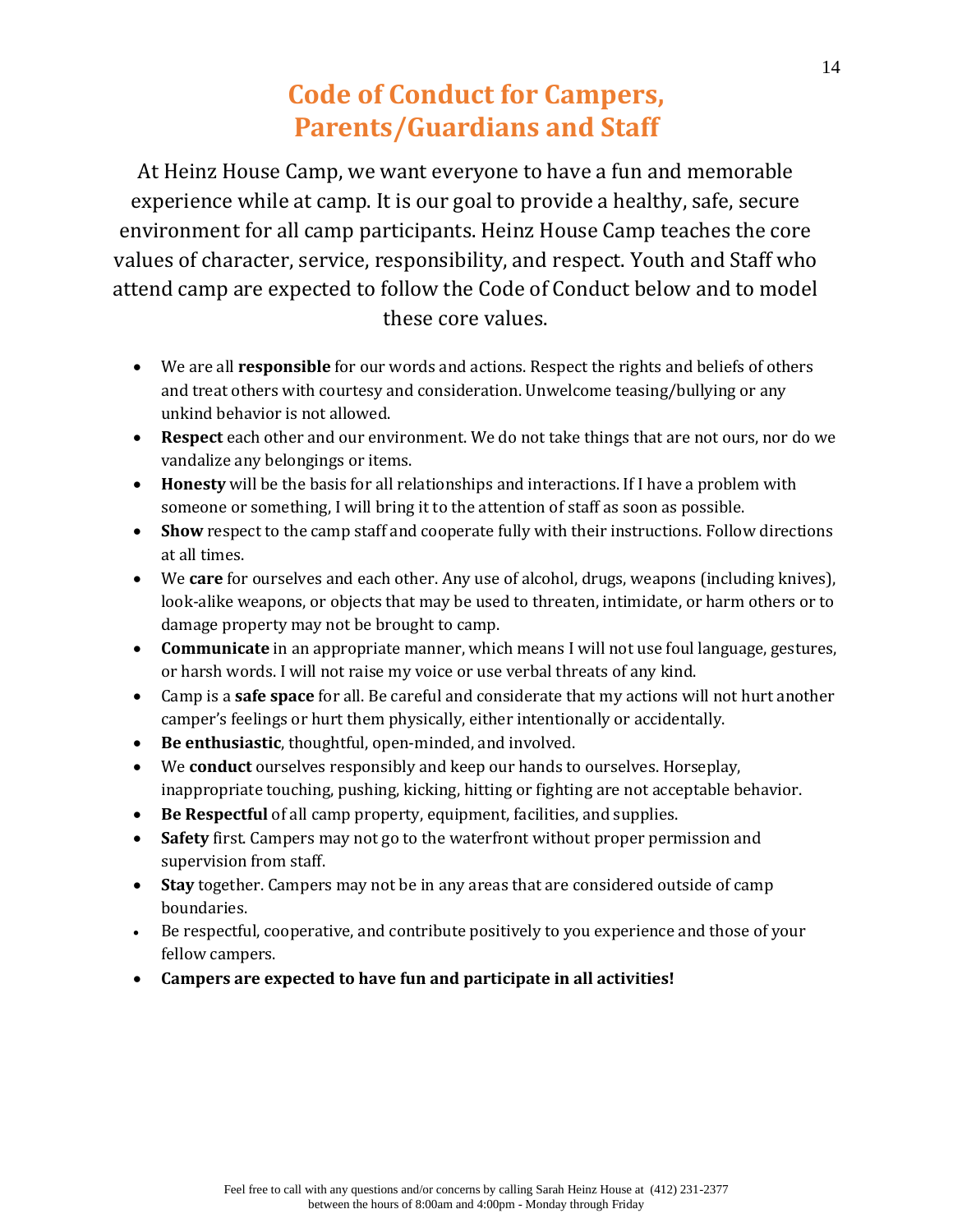When a camp participant does not follow the Code of Conduct, we may take the following steps (staff reserves the right to consider alternative steps, as deemed appropriate):

- 1. Counselor Staff will redirect the camper to more appropriate behavior. Incident will be recorded with Camp Director.
- 2. If negative behavior persists, a discussion with Senior Staff will occur, where the camper will be reminded of the Code of Conduct. Incident will be recorded with Camp Director.
- 3. The Camp Director will become involved and will meet with the child if the negative behavior continues. A parent/guardian will be notified of the issue and steps that have already been taken. A plan will be put in place by the Director, camper, and parent/guardian.
- 4. If the negative behavior persists and a camper continues to disrupt the Camp program, Heinz House Camp reserves the right to suspend or remove the youth from camp. If this were to happen, Heinz House Camp is unable to grant a credit or refund for any camp payments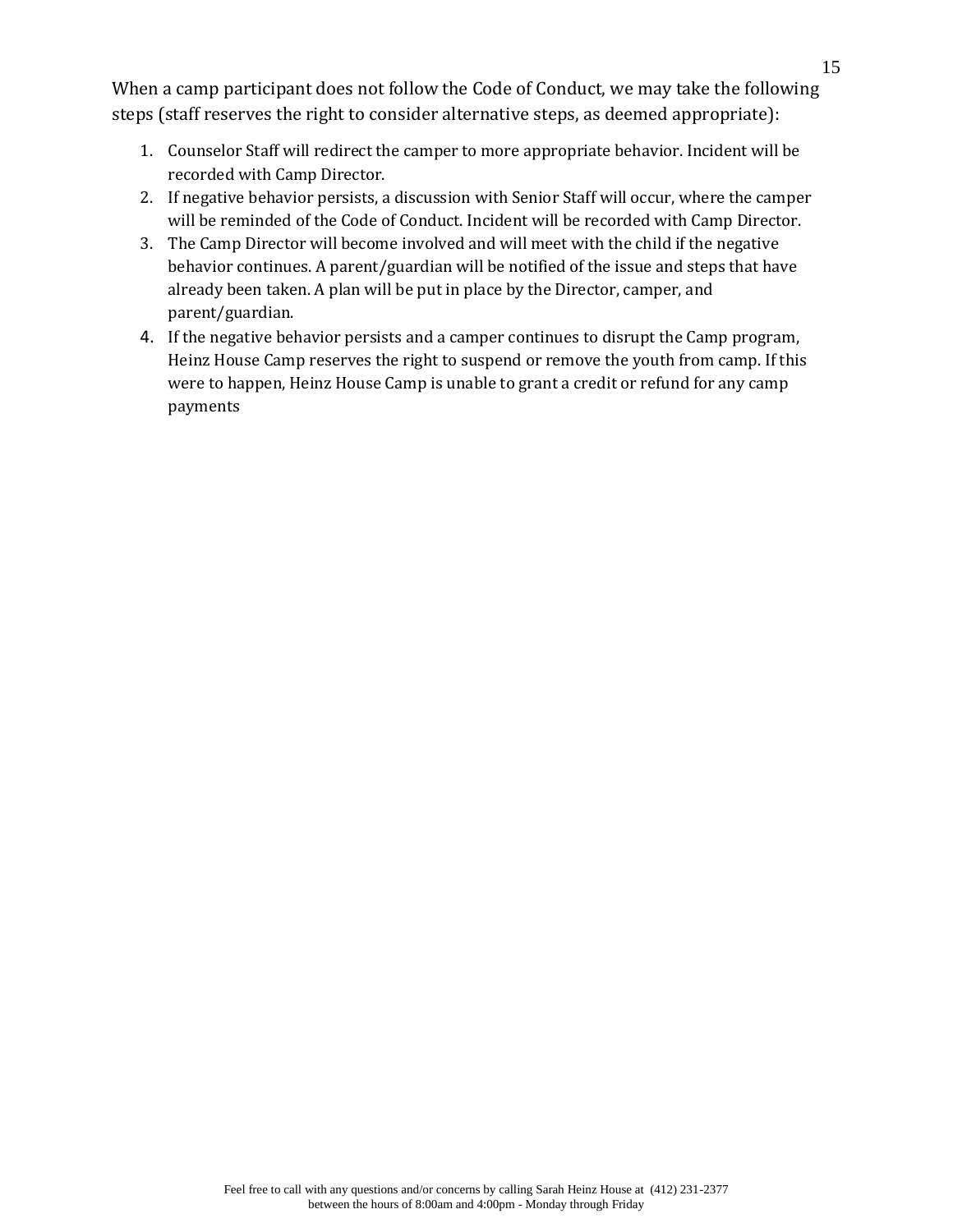### **COVID-19 SAFETY PLAN**

#### **(Updated May 30, 2022)**

#### <span id="page-15-0"></span>**INTRODUCTION**

The information surrounding COVID-19 is constantly changing and evolving. This COVID-19 Plan organizes COVID-19 best practices published by the Centers for Disease Control and Prevention (CDC) and American Camp Association (ACA), as well as learnings from our fellow camps and camp professionals in the region. This Plan provides Heinz House Camp (HHC) families with information about how we are adapting our policies and procedures to mitigate the risk of COVID-19 during Resident Camp.

We recognize that regardless of the level of preparation we cannot guarantee that COVID-19 will not be present at Heinz House Camp (HHC), but we are confident in our ability to run Camp in a safe and meaningful way and to respond appropriately to prevent the spread of any disease. This will include, if required, the appropriate isolation of any camper or staff member who doesn't feel well and/or shows symptoms of COVID-19.

HHC 2022 will look and feel a bit different regarding health and safety protocols, but very similar to HHC 2021. However, we believe that the value of bringing our campers and staff together at HHC to participate in a traditional, although slightly modified, overnight camp experience is needed more than ever during this challenging period of time.

This Plan will address and share how we plan to operate this summer. It is intentionally incorporated into and combined with our Resident Camp Handbook. It covers a wide range of topics, including creating and maintaining a safe environment at Camp and an in-depth look at what our program will look like for campers and staff. We strongly recommend reading this COVID-19 Playbook in its entirety.

#### **CORE ASSUMPTIONS**

In 2022, HHC will resume our annual tradition of summertime connections, values, growth, and fun. To keep our community safe and to mitigate against the spread of COVID-19, we will be making adjustments to our program that strike an appropriate balance between precautions, safety, and the enjoyment of being at Camp for our campers and staff. The core assumptions listed below are the foundation upon which our COVID-19 Plan was created. As the situation on the ground regarding the pandemic and related guidance continue to evolve, we may adjust these assumptions and the components of our Playbook accordingly.

**1. We can operate safely.** Through our experiences with our 2021 Summer Programs, and our Afterschool Membership Programming 2021-22 this past fall and winter, we have learned a lot about operating during this pandemic. These experiences, along with what we have learned from the camps that operated in 2020 and 2021, the CDC, and the ACA, give us confidence in our ability to apply a comprehensive strategy of multilayered nonpharmaceutical interventions (NPI's) in order to safely operate Camp this summer.

**2. COVID will remain a public health concern well into the summer.** Numbers of cases, hospitalizations and deaths continued across the country throughout the winter season.

#### **4. Testing will remain adequately available to allow for early detection of the virus in our campers and staff.**

**5. It takes a village.** We rely on a deep partnership with our camp families each and every summer, but this summer that partnership will be more important than ever as we strive to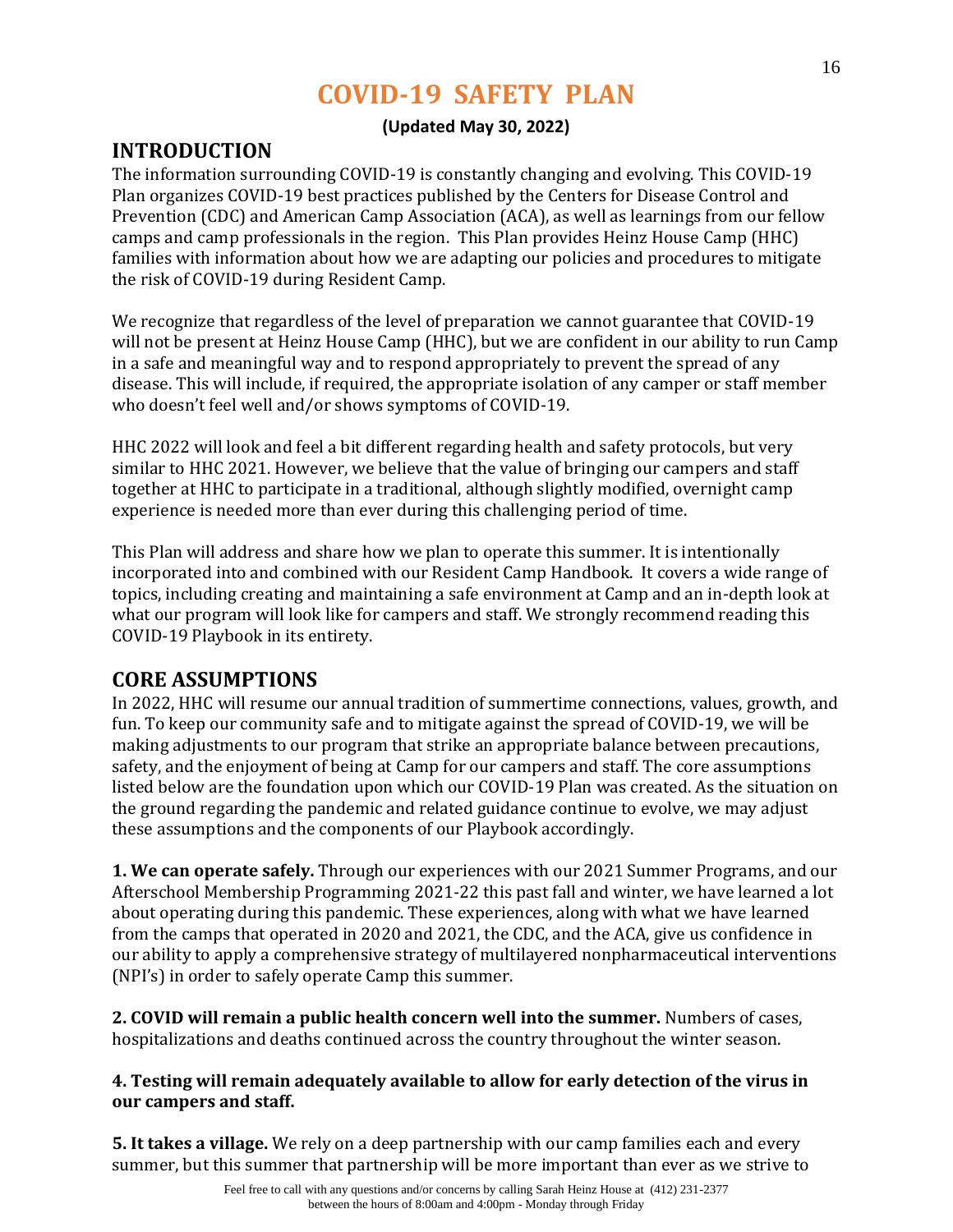build the safest possible community for our campers and staff. That will require our families to follow any pre-camp requirements, including, but not limited to, quarantining, COVID **PCR** testing, daily symptom and temperature monitoring, and reporting of any and all physical and mental health concerns.

#### **PRE-CAMP PROTOCOLS**

In order to mitigate the risk of COVID-19 being brought into Camp, we will ask all campers and staff to take additional safety measures prior to their arrival. These include COVID tests within the day/week of departure.

To the extent there are any questions to any of our pre-camp protocols, please contact Bob Bechtold, Director of Program Services.

### **PRE- QUARANTINE: Pre-Quarantine is no longer a requirement before departure for Camp.**

#### **COVID-19 Test Before Departure (Policy more flexible as of June 15, 2022)**

For this summer, we will again require that, **all campers and staff** obtain and present a COVID-19 test and share the (negative) result when they are checking in with staff, prior to boarding the bus (regardless of Vaccine status). Only campers and staff who provide negative test results from a Covid Test will be permitted to enter Camp – NO EXCEPTIONS.

**Antigen Rapid Test results are now acceptable** as proof that the camper is negative before departing for camp. These are the tests that are available to order for free from the government. **We ask the families to take these tests on the day of departure and bring the result**. Families may also choose to present a rapid test implemented by a testing center, if they prefer that method.



**We will still accept PCR Covid Test results as well, taken during the week of departure**. If a family chooses to do the PCR Test, like last year, then please see the calendar scenarios for when you need to take your COVID-19 PCR test.

#### **Timing - IF PCR Testing:**

#### **Session 1 BOYS (1st):**

PCR COVID-19 test must be taken **no earlier** than 5 days (June 18) and **no later** than 3 days (June 20) prior to departure for Camp on Thursday, June 23.

#### **Session 2 BOYS (2nd):**

PCR COVID-19 test must be taken **no earlier** than 5 days (June 28) and **no later** than 3 days (June 30) prior to departure for Camp on Sunday, July 3.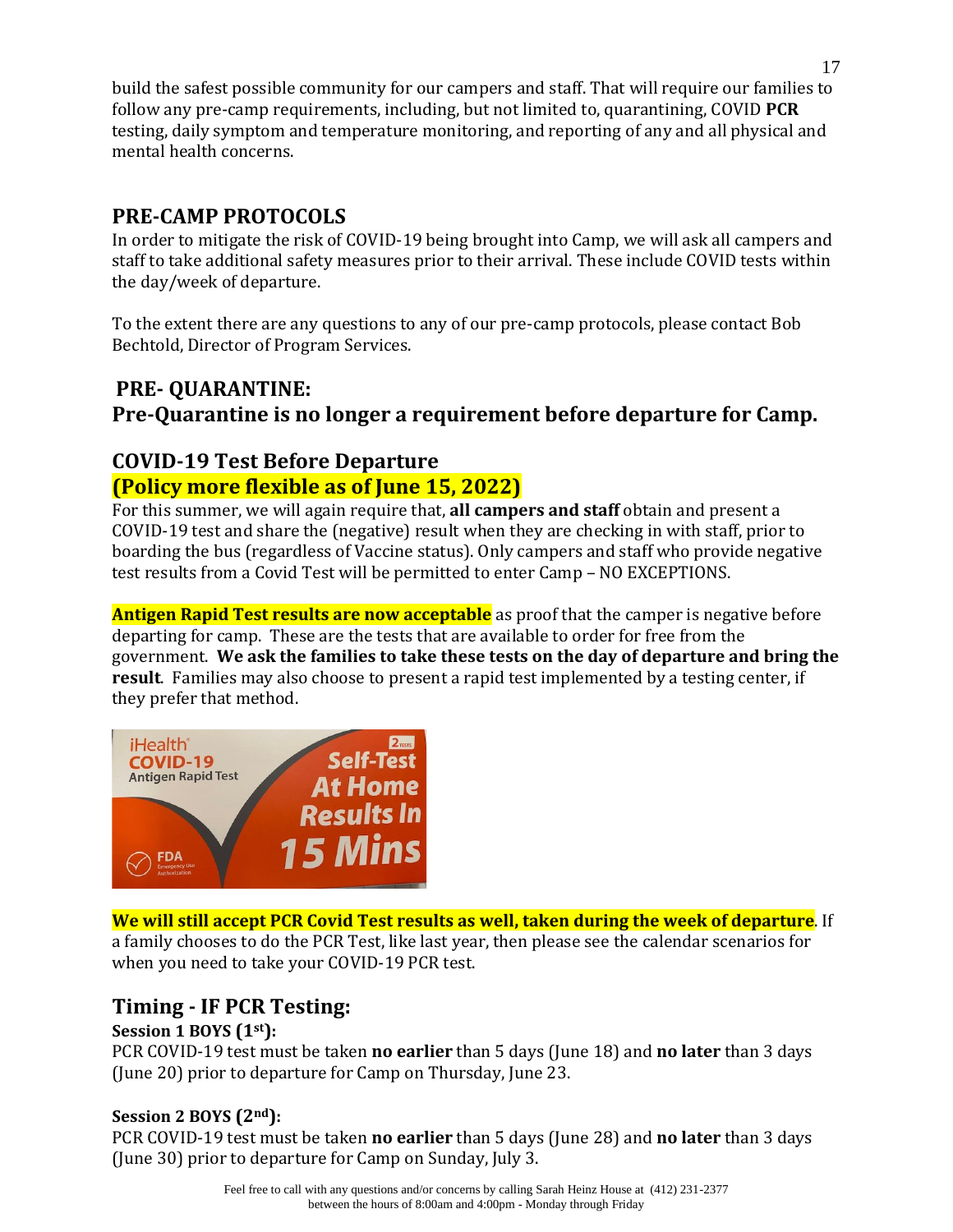#### **Session 3 GIRLS (1st ):**

PCR COVID-19 test must be taken **no earlier** than 5 days (July 11) and **no later** than 3 days (July 13) prior to departure for Camp on Saturday, July 16.

#### **Session 4 GIRLS (2nd):**

PCR COVID-19 test must be taken **no earlier** than 5 days (July 17) and **no later** than 3 days (July 19) prior to departure for Camp on Tuesday July 26.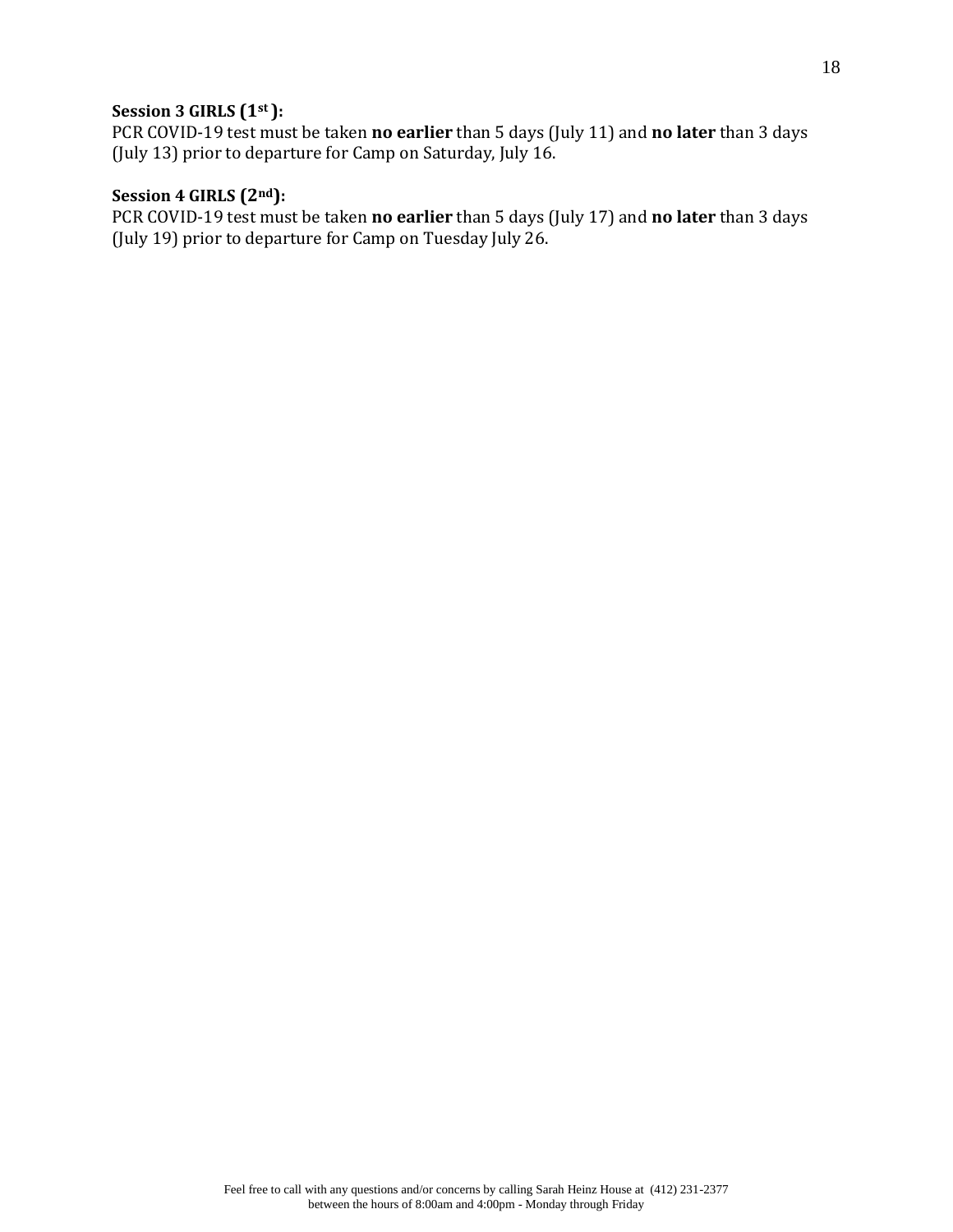#### **SYMPTOM MONITORING BEFORE CAMP**

During the period before departing for camp, all campers and staff should self-monitor for symptoms related to COVID-19. Upon arrival at Sarah Heinz House to depart for Camp, all parents/guardians must sign an acknowledgement that they completed the temperature checks and self-monitoring each day and strictly adhered to the requirements for their camper(s) during this period. All campers and staff will be required to be completely symptomfree for at least 24 hours prior to their arrival at Camp without the use of any medication.

#### **TRANSPORTATION TO/FROM CAMP**

For this summer, HHC will still provide bus transportation to and from Camp. Busses will be utilized to allow for social distancing as per state guidelines, and masks will be worn on busses.

**Upon arrival at Sarah Heinz House to check in and board the bus**, we will require parent or guardian to **sign an acknowledgement form** confirming that all pre-camp requirements were successfully completed, **in addition to providing a copy of negative COVID-19 test for your camper**. Our staff will be available to help unload any bags or equipment that is accompanying your camper and we will make sure all luggage gets to your camper's cabin.

We will perform a health screening for each camper. This includes questions around COVID-19 symptoms and any known exposures to someone who has tested positive for COVID-19 within the last week. It also includes verbal confirmation that you understand we cannot guarantee no exposure or transmission of COVID-19.

Any camper or staff member who has experienced any COVID-related symptom(s) will be directed to our Management Staff onsite to determine whether their arrival at Camp needs to be delayed. Families agree that they will support that decision, if it occurs, and take their camper home.

After you (the family) return home from bringing your camper to Heinz House, we ask for your continued partnership by keeping us informed if anyone at home develops any symptoms of or tests positive for COVID-19.

#### **Other Individuals who may be at Camp**

Other than SHH staff, healthcare, and food service, the only other outside people who will be allowed into the facility during camp are vendors or volunteers who provide essential items or services to camp, or possible immediate family of staff (spouse/child of staff). All such essential visitors may be subject to a health screening prior to entering Camp. If Allegheny County Covid Transmission Rate is Medium or High, then those other individuals (visitors) will be required to wear a mask while visiting camp.

We are also mindful that for any number of reasons, campers or staff members may need to leave our stable environment (usually accompanied by staff), e.g., for receiving additional medical care. In such instances, we will carefully welcome that member back into the community, as long physical distance was kept, and exposure risk was at a minimum while out of camp (verified by staff).

**Campers needing to leave for reasons other than additional medical care will likely not be allowed back into Camp**. All circumstances surrounding what takes place while they are gone from Camp will be assessed and an objective determination will be made on a case-bycase basis by the Camp Director and at least one designated member of the Sarah Heinz House Management Team.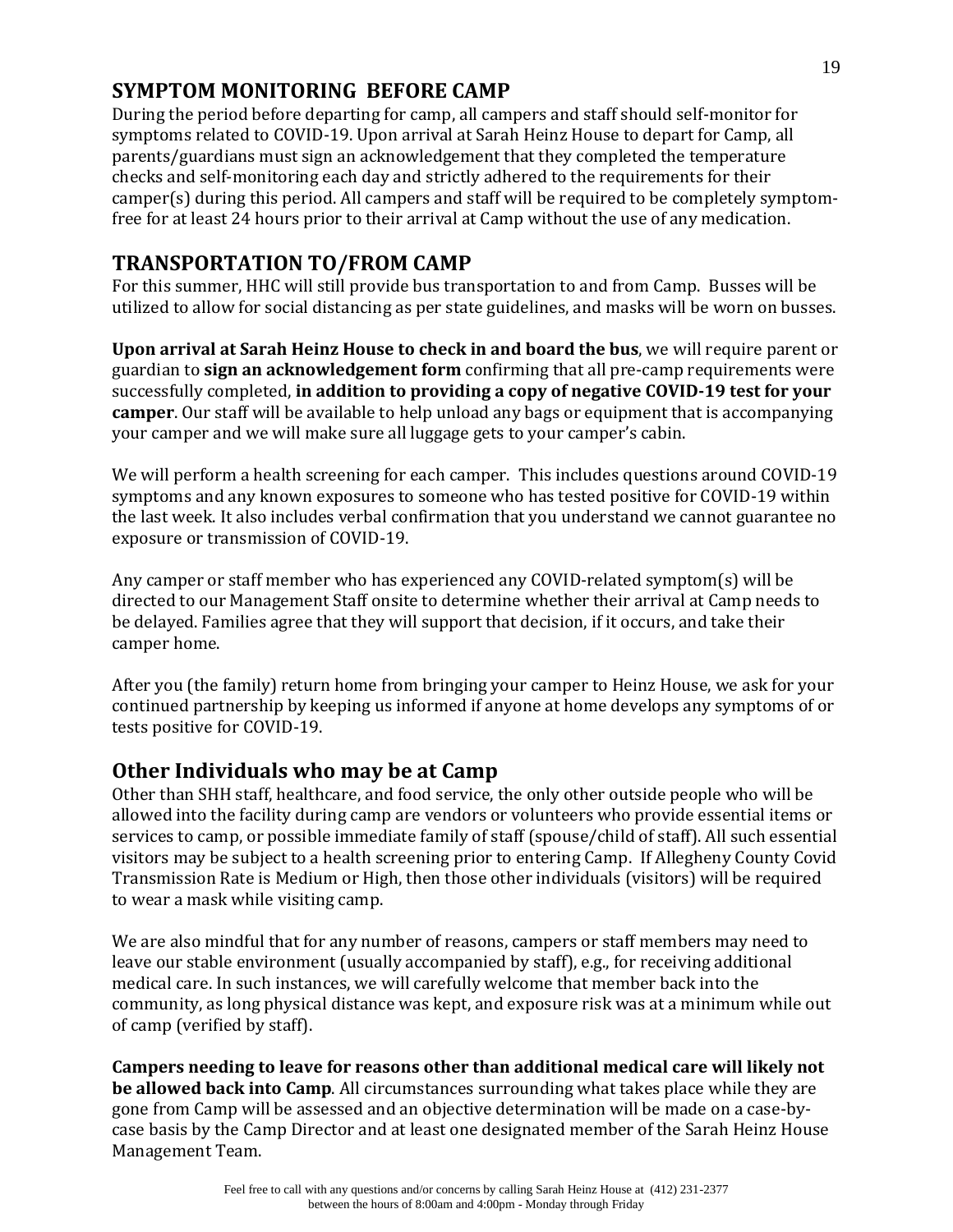#### **Mask Policy at Resident Camp:**

#### **This applies to ALL individuals, regardless of vaccination status.**

#### **Masks for Campers and Staff:**

will be **OPTIONA**l at Resident Camp in 2022, as all campers and staff have provided negative results of PCR Covid Test before departing for Camp.

#### **Masks for Essential Visitors**:

If Allegheny County Transmission Rate is Medium or High, then those other individuals (visitors) will be required to wear a mask while visiting camp.

#### **TESTING STRATEGY**

We will work alongside our specified First Aid team and use best practices to determine **when**  to require a test. At Camp - headaches, sore throats, and other complaints - can be regular occurrences and automatically **testing everyone when a symptom is present is not a sustainable plan.** In accordance with best practices, anytime there are **two or more symptoms present**, we will require the camper to be tested.

#### **For anyone for whom it is determined that a COVID-19 test should be administered**:

- **IF HHC has inventory** of the Government-supplied rapid tests, then staff can administer the antigen rapid test; if the test is negative, then the camper does NOT have to go home (as per Handbook procedure), but may stay and be treated as non-Covid illness.
- **If HHS does NOT have inventory** of Government-supplied antigen rapid tests, then the parent is called and must come to camp immediately, as per previous policy.
	- o IF the family can bring one of the Government rapid tests, and IF the camper tests NEGATIVE, then the camper may stay at camp and be treated as non-Covid illness.
	- o IF the family can bring one of the Government rapid tests, and the camper tests POSITIVE, then the camper must be taken home to quarantine.
	- o If the family CANNOT BRING A GOVERNMENT-SUPPLIED TEST, then they must come to pick up the camper, and take camper home to be tested, as per previous 2021 policy

The camper or staff will be quarantined until their family can pick them up that day, and will stay at home until results are known. Once results are known, family is to communicate results by email to the Camp Director, then an objective determination will be made whether the individual can return to camp, on a case-by-case basis by the Camp Director and at least one designated member of the Sarah Heinz House Management Team. Camp reserves the right to request that any member of our Camp community who presents with symptoms of COVID-19 be tested to rule out presence of the virus.

#### **QUARANTINE AND ISOLATION AT CAMP**

While we are taking necessary and required precautions prior to everyone's arrival, as well as implementing the best cleaning and sanitation practices available, we need to be prepared for the event that someone at Camp will present with symptoms of COVID-19. HHC has a few designated areas for isolation, and the ability, because of the size of our property and facilities, to allow campers and/or groups of campers/staff to quarantine without requiring them to stay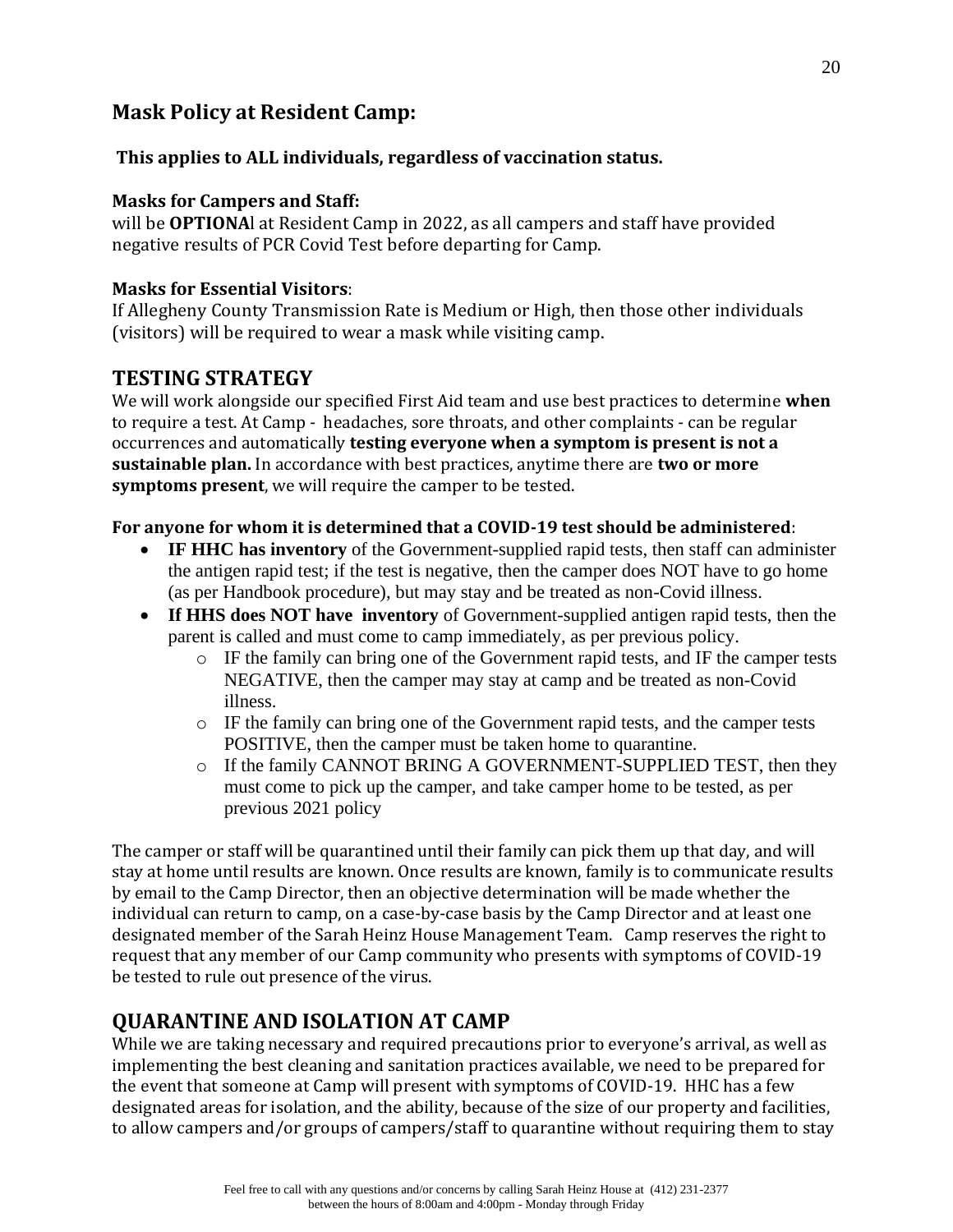indoors at all times. Fully Vaccinated Individuals reflected in SHH records may not need to quarantine, same as 2021.

If or when an entire tent group is isolating and is completely symptom-free, they will still be able to participate in some Camp activities away from other campers. Our program team will adjust schedules as needed to ensure that a full days' worth of activities still takes place. During group isolation, meals may be delivered to those isolated at one of our several outdoor dining locations, or directly to their tent.

The decision to end any quarantine or isolation will be at the direction of the First Aid team based on recommendations for doing so by the CDC and PA Department of Health. Note that HHC guidelines may not be exactly the same as CDC. There are occasions when HHC policy may be slightly more strict than CDC.

#### **CLEANING AND SANITIZATION Procedures and Enhanced Hygiene**

Sarah Heinz House has significantly increased our cleaning and sanitization procedures over the past year and those practices will remain in place for 2022. Bathrooms and shared spaces will be cleaned and sanitized daily, per CDC recommendations and guidelines. HHC uses disinfectants that are on the CDC and EPA lists of approved products effective against COVID-19. These supplies will be refilled and checked, daily.

All attendees will receive instruction on hygiene measures such as cough and sneeze etiquette and hand hygiene, with the requirement to clean hands with soap and water or hand sanitizer containing a minimum of 60% alcohol or 70% isopropanol before and after all activity periods, meals, and other high-touch interactions.

#### **CAMP PROGRAM**

The overnight camp experience is critical to the educational, social, mental, and emotional wellbeing of our youth and teens.

Through our experiences with our Summer Programs in 2021, and our Afterschool Membership Programming 2021-22 this past fall and winter, we learned a lot about operating during this pandemic.

We are prepared and eager to provide a similar experience to summers of the past, with a full complement of engaging camp activities, while creating opportunities for social interaction that are harder to come by now. We know how important your camper's experience will be this summer.

To accomplish this, we will make some adjustments in how we deliver our programs, as detailed in this Plan. In addition, we will remain flexible in our programming this summer and will be prepared to quickly pivot based on the needs and interests of our Camp community.

#### **LODGING / TENT GROUPS / CAPACITY**

Campers and Staff will sleep in the tents, as they always have. Tent flaps will be raised "up" as much as possible, weather permitting, to allow cross flow of air. When the flaps are let "down" for weather reasons, airflow is minimal. A tent group will consist of a maximum 6 campers and 1 counselor. This ratio dictates a maximum number of campers at 78 (6 campers X 13 tents). Alternating individuals will be positioned facing in opposite directions ("head to toe") to allow for more distancing. Tent groups will also eat their meals together.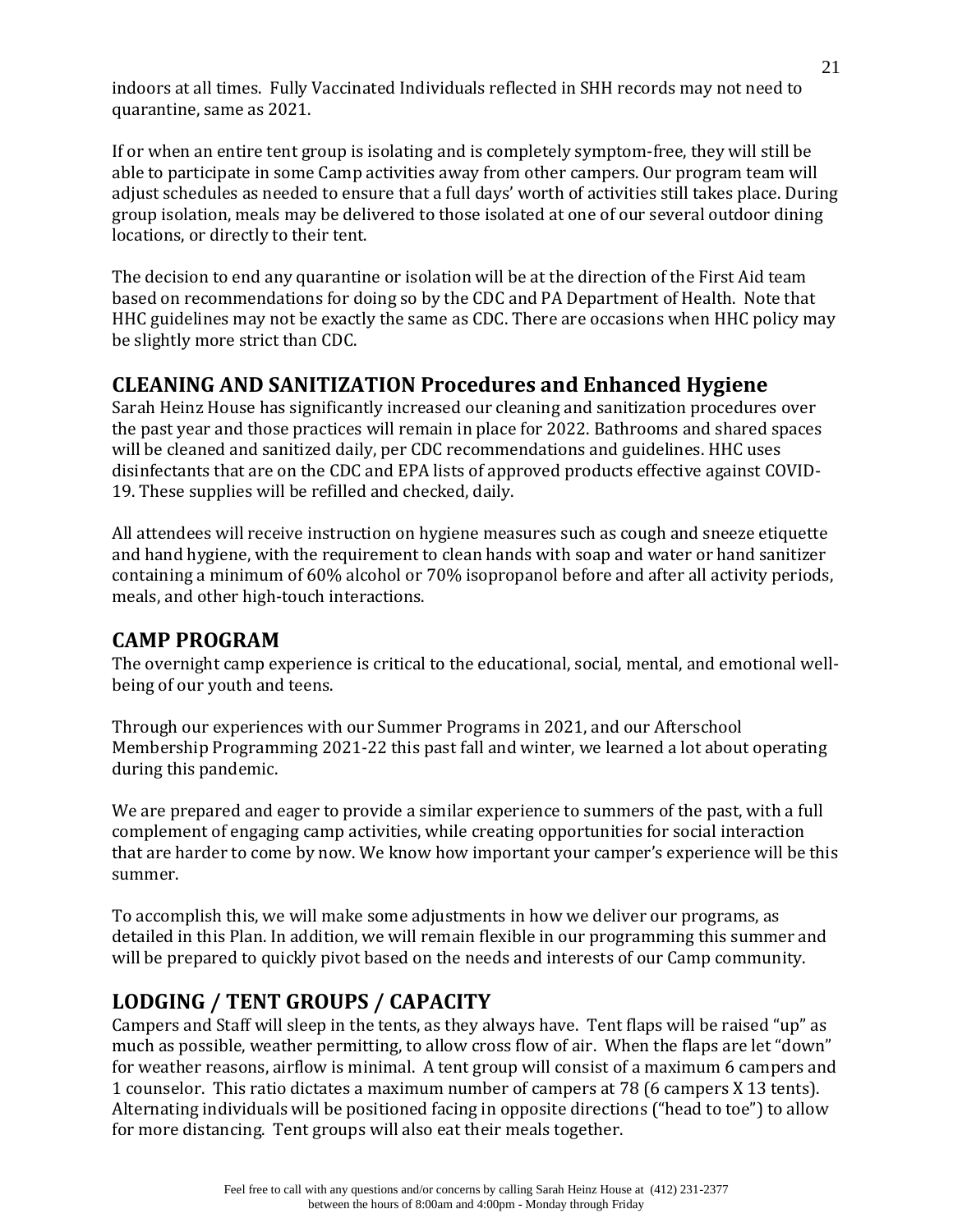#### **MEAL TIME**

#### **The Dining Hall is a screened large room, like a screened porch, which allows adequate natural circulation.**

Inside of the Dining Hall, we have prepared our facility to **be in compliance with all applicable food service standards set by Pennsylvania as of spring 2021, (very much like a restaurant).** This includes setting up our tables with distance between each tent group. The decision on spacing of tables (whether to extend some table groups to the wrap-around parch) will be determined by Management at least one day before the start of each session, and will remain consistent for that session. That decision will based upon the most recent Covid Health and Safety Data that is available. Meals will usually still be enjoyed family style via platters of food being made available at each table.

To remain in compliance with guidance from Pennsylvania, we are unable to offer a self-service salad bar and will instead offer salad to each table with meals where it is on the menu. Other substitutions and adjustments will be made at breakfast to ensure fresh fruit, yogurt, and granola are readily available for each pod.

Our PB&J stations were also converted for 2021, and we will follow that plan in 2022 as well. Campers and staff will have the ability to pick from several different types of pre-made sandwiches (PB&J, PB only, Jelly only, different types of bread, etc.).

#### **ALL-CAMP PROGRAMMING**

We are still going to offer our signature all-camp programs, like Camp Olympics and Team Treasure Hunts this summer. While they will look different, they'll be just as memorable. Between now and the start of Camp, our program staff team will be hard at work to maintain the unique inclusive nature of these experiences while at the same time taking into account the required best practices in health and safety.

#### **HEALTH CARE (FIRST AID) STAFF**

Our First Aid Staff is composed of specific Camp Counselors and the Camp Director. They do not have advanced medical training, but they are certified in First Aid, CPR, and AED. They live at camp with our campers, and follow all of the same health and safety protocols.

#### **MEDICATION DISTRIBUTION**

**This summer will be no different** in our ability to meet the needs of our campers taking regular medications, both prescribed and over-the-counter (OTC). The paperwork prior to the summer will be the same as in previous summers and our First Aid team will administer medications as directed by the physicians who sign the orders. No medication will be allowed to be kept in the tent, including any over-the-counter medications.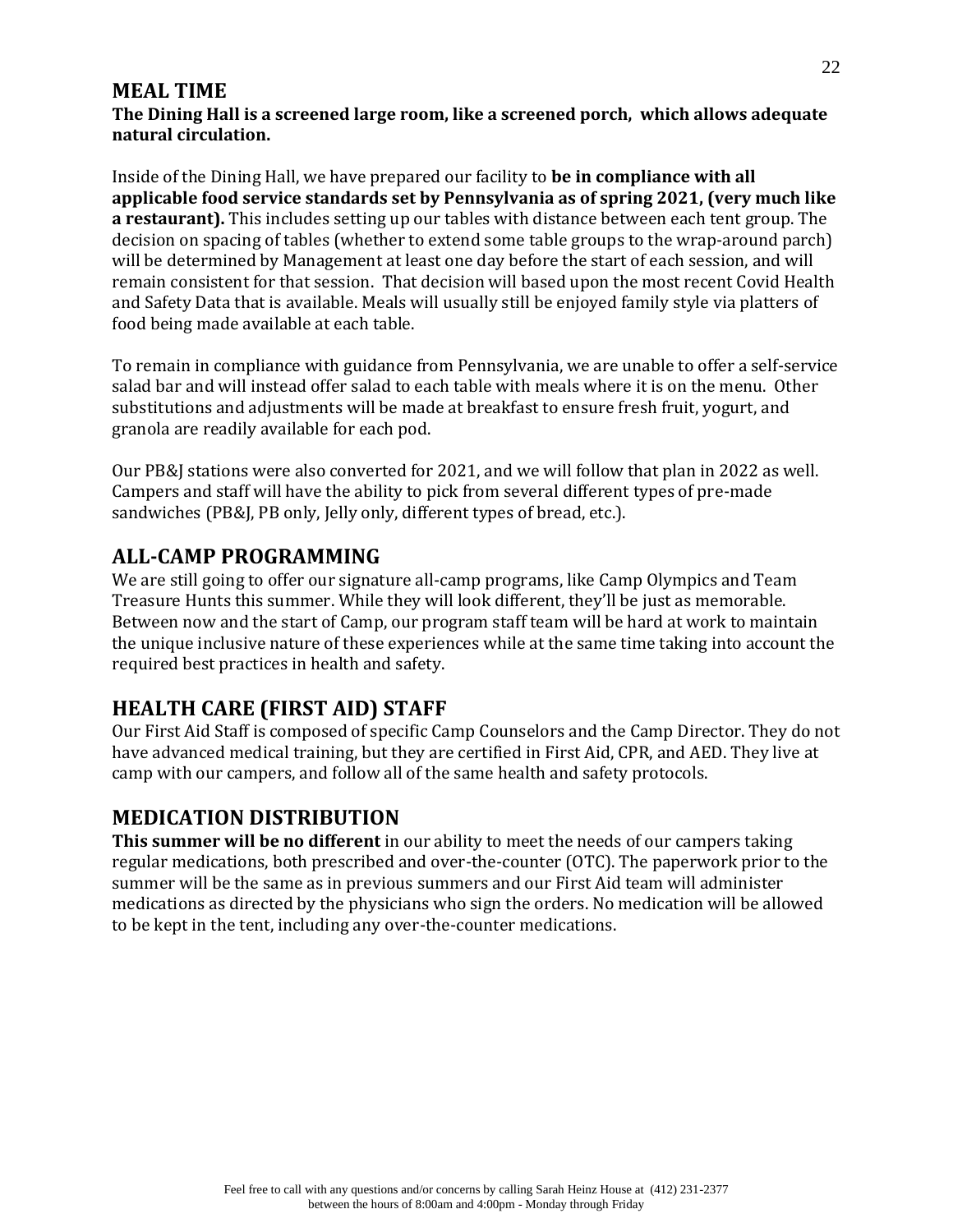#### **TREATING INJURIES**

**This summer will be no different**. The daily adventures at Camp unfortunately result in the occasional injury. Nearly all injuries are minor and do not require any additional medical treatment. To support our staff in cleaning simple scrapes and cuts, they will be treated in the First Aid Office, as always, by a certified staff member. If the injury requires more than basic First Aid, then we will follow the guidelines as written in the Camp Handbook.

#### **ILLNESSES**

Over the course of any camper or staff member's time at Camp, there will be times when they are not feeling 100%. Our First Aid team is there to return them to full health and back to their tent group as quickly and as safely as possible. All campers and staff will be assessed based on the symptoms present and an appropriate course of treatment will be determined. Every camper or staff member who reports an illness will have their temperature taken. This is standard practice at most doctor's offices or camp health centers.

**This year, any treatment for an illness provided by our First Aid staff will be communicated to the camper's parents/guardians.** 

**Camp reserves the right to require that any member of our Camp community who presents with at least 2 possible symptoms of COVID-19 be tested to rule out presence of the virus.** Best practices indicate that anytime there are two or more symptoms present, we will require a COVID-19 test to be administered. For more information, please tuen to "Testing Strategy" on Page 19 of this Handbook.

#### **Confirmed Case of COVID-19**

In the event that we confirm a positive case of COVID-19 from someone who was at Camp, that camper will be sent home or instructed to remain at home. We will continue to follow the quarantine and isolation procedures established for Camp, while also notifying the families of those in that specific tent (and all families for that session), the PA Department of Health, Allegheny County Health Department, and Sarah Heinz House designated Management Team member(s).

In the event a second positive case is confirmed, we will restart our quarantine timeline and repeat the steps taken from the first positive case.

Whenever an entire tent group is quarantining and all members of the tent remain symptomfree, they will still be able to participate in some Camp activities away from other campers. During group isolation, meals may be delivered to those isolating at one of our several alternative locations, or directly to their tent.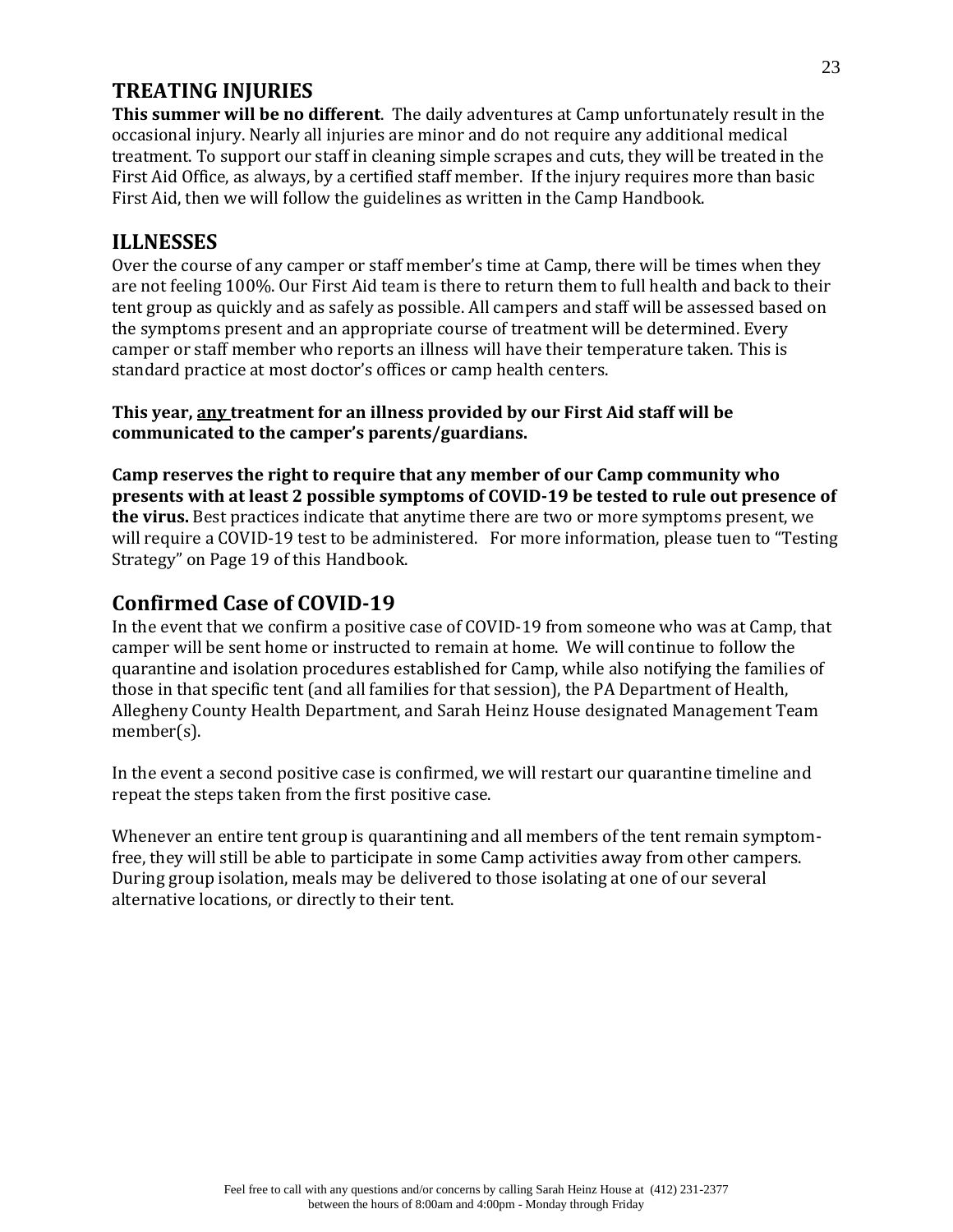#### **THRESHOLD / SHUTDOWN:**

#### **We do not plan to shut down camp unless proper supervision ratios can no longer be maintained.**

If proper supervision ratios can no longer be maintained, then that camp session will be shut down for the remainder of that specific session. All staff and campers will be required to get tested, and report the results back to SHH.

The **next Camp Session** may also be impacted by the number of cases and days remaining.

#### **Communication with parents/guardians**

Partnering with the parents/guardians of our campers is an important part of our medical program at Camp. **We will attempt to notify you by phone anytime:** 

- We consider taking your child out of Camp for medical reasons (ER visit, x-rays, etc.)
- If your camper misses an activity for any health and wellness reason
- If your camper will be spending the night in the Infirmary or other isolated area
- If our First Aid staff believes that a change to an existing treatment plan is appropriate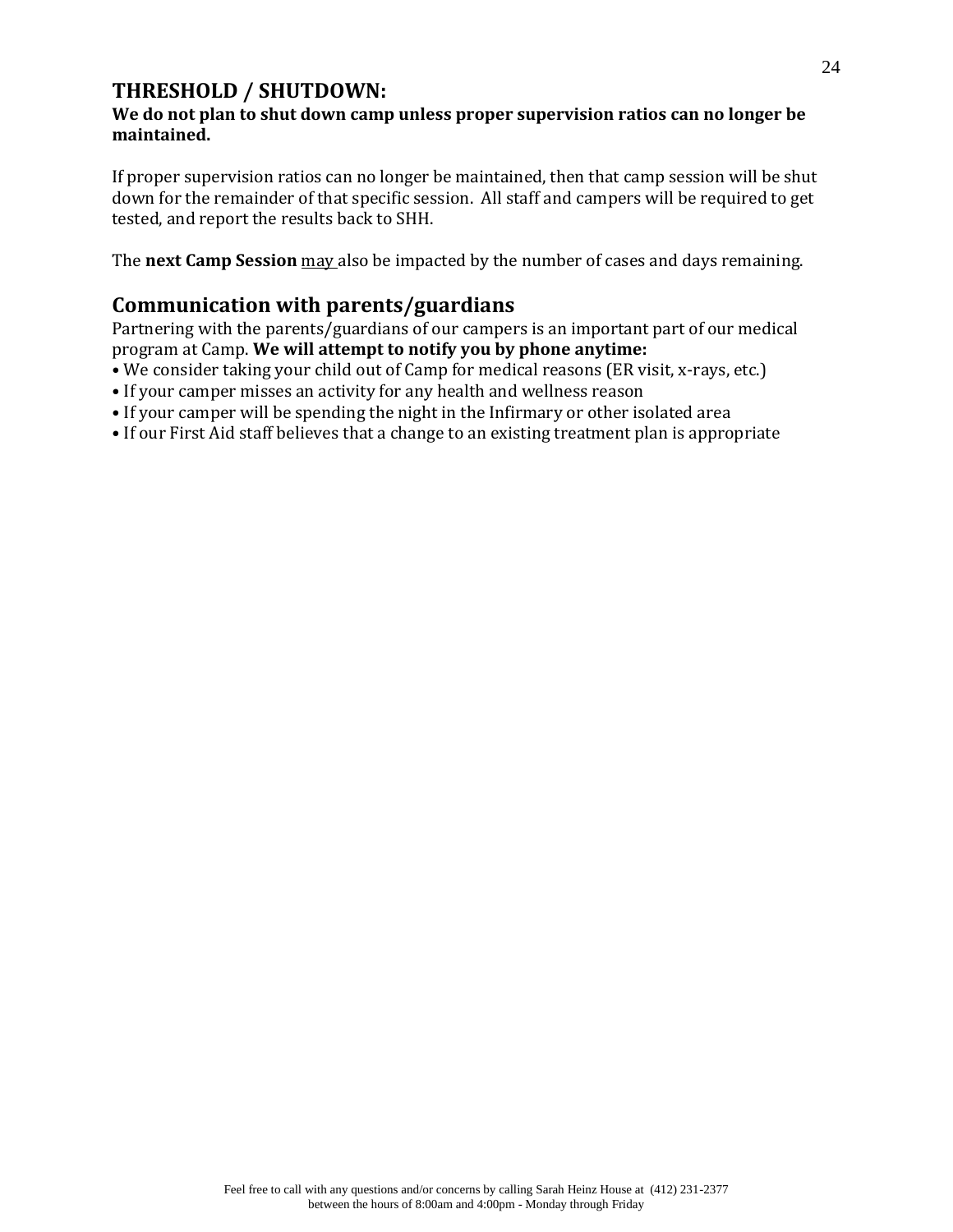#### **COVID-19 Symptoms:**

**Please keep your child at home, or staff or volunteer should stay home, if the individual:**

- Has 1 or more symptoms in Group A, OR
- Has 2 or more symptoms in Group B, OR
- Is taking fever reducing medication.

| -Fever $(100.4 \text{ F or higher})$<br>-Sore Throat<br>-Cough<br>-Runny Nose / Congestion<br>-New Loss or Smell of Taste<br>-Shortness of Breath<br>-Muscle Pain / Body Aches<br>-Difficulty Breathing<br>-Nausea or Vomiting<br>-Headache<br>-Diarrhea<br>-Signs & Symptoms of MIS-C: Rash, Red Eyes, Cracked,<br>Swollen Lips, red / Swollen Tongue, Swelling Hands /<br>Feet, Stomach Pain | <b>Group A</b><br>1 or more symptoms | <b>Group B</b><br>2 or more symptoms |
|------------------------------------------------------------------------------------------------------------------------------------------------------------------------------------------------------------------------------------------------------------------------------------------------------------------------------------------------------------------------------------------------|--------------------------------------|--------------------------------------|
|                                                                                                                                                                                                                                                                                                                                                                                                |                                      |                                      |

#### **Higher Risk for Complications (FYI)**

If a camper or staff member is at higher risk for COVID-19 complications, we highly recommend they consult their medical provider to assess if it is appropriate for them to attend HHC this summer. Those at higher-risk of serious illness from COVID-19 may have conditions that include, but are not limited to:

- Asthma
- Chronic kidney disease undergoing dialysis
- Chronic lung disease
- Diabetes
- Liver disease
- Immuno-compromised
- Immuno-compromised as a result of a condition, such as:
	- o Bone marrow or organ transplantation
	- o Cancer treatment
	- o Immune deficiencies
	- o Poorly controlled HIV or AIDS
	- o Prolonged use of corticosteroids and other immune weakening medications
	- o Smoking
	- o Serious heart conditions
	- o Severe obesity (body mass index of 40 or higher)

For a full list of conditions that may cause serious illness, please visit the CDC Website.

--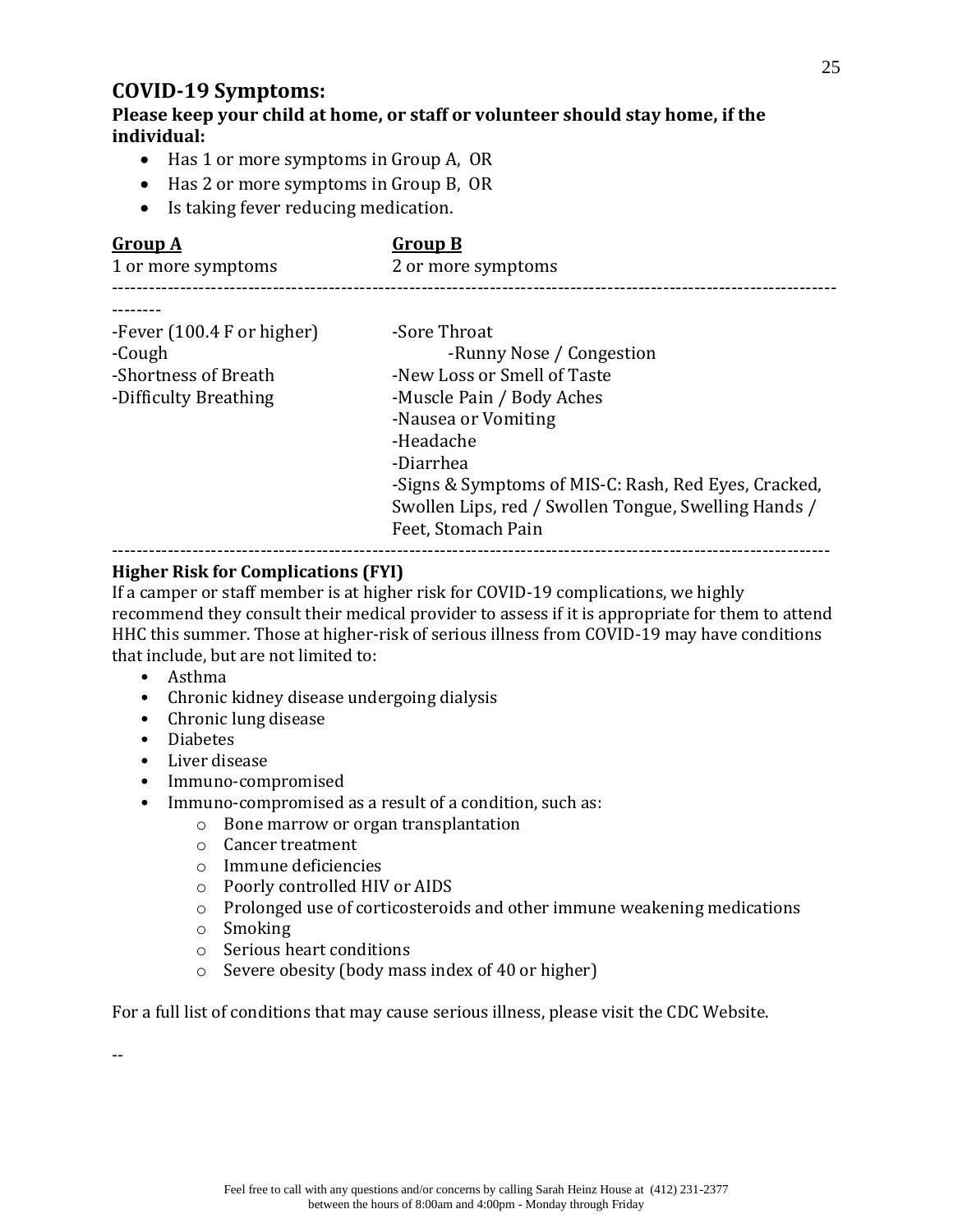### **Policies and Procedures**

#### <span id="page-25-0"></span>**Statement on Diversity, Equity, and Inclusion (DEI)**

Sarah Heinz House commits to promoting a safe, positive and inclusive environment for all youth and teens of every race, ethnicity, gender, gender expression, sexual orientation, ability, socioeconomic status, and religion in reaching their full potential.

#### **Non-Discrimination**

It is the policy and strict intention of the Sarah Heinz House that no member or employee of Sarah Heinz House discriminates against any person on the basis of race, color, religion, gender, gender identity or expression, sexual orientation, ancestry, national origin or disability. Discrimination will not be tolerated and any act of discrimination that Sarah Heinz House becomes aware of will be addressed by a fair and prompt investigation into the matter.

#### **Required Forms**

The following forms are required to be *completed during online registration* for each child prior to participation:

- 1. **Signature form** outlines permissions the parent/guardian gives Sarah Heinz House
- 2. **Confidential Form** provides additional information about your child so the staff at Sarah Heinz House can better serve them
- 3. **COVID-19 Warning and Waiver Form for Parent/Guardian**

#### **COVID-19 Risk Mitigation Policies & Protocols**

Our COVID-19 policies and protocols will evolve as needed to align with CDC and local government recommendations. There are times when our organizational policies may be slightly stricter than CDC or local government guidelines. Our current protocols may be found on our website at [www.saraheinzhouse.com](http://www.saraheinzhouse.com/)

#### **Permission to Treat and General Release**

By signing their registration paperwork, parents/guardians give permission for Sarah Heinz House to treat campers with basic first aid when necessary. Except in the event of an emergency, it is the parent/guardian's discretion and responsibility to proceed with additional medical treatment beyond basic first aid. In the event of an emergency, and if parents/guardians cannot be reached, then parents/guardians give permission to health care providers selected by the camp director to order X-rays, routine tests, and treatment for the health of the child. Also, in the event of an emergency if a parent/guardian cannot be reached, parents/guardians give permission to the health care providers selected by the camp director to provide whatever treatment they deem necessary until a parent/guardian is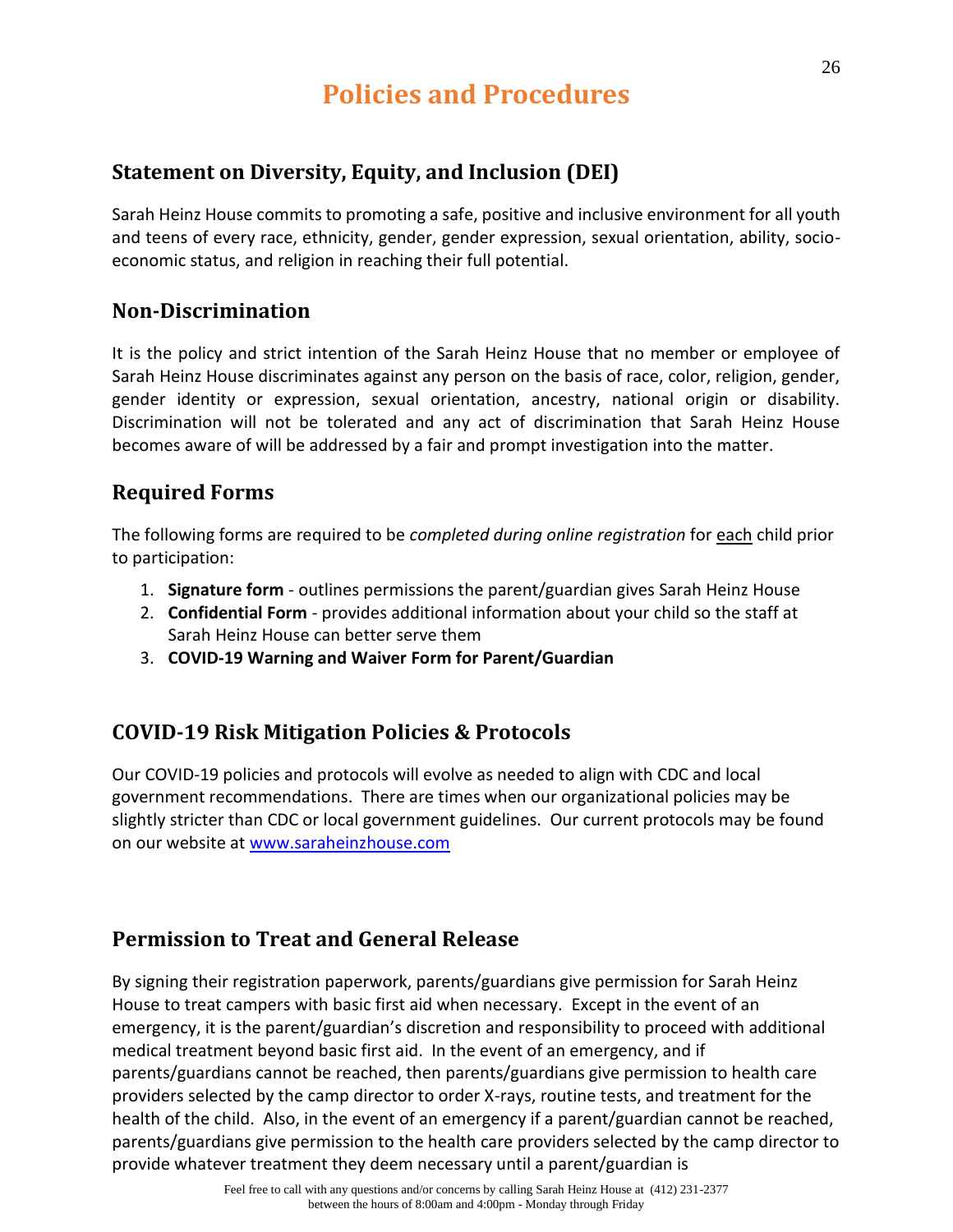reached. Parents/Guardians further understand, acknowledge, and agree to waive, release, and discharge Sarah Heinz House, and all those affiliated with the organization, from any and all claims of liabilities for harm, personal injuries or damages of any kind, which arise out of or relate to their child's participation in summer camp activities. Parents/Guardians also expressly release and discharge Sarah Heinz House, and those affiliated with the organization, from any liabilities or claims associated with the rendering of, or failure to render, any type of emergency, medical and/or first-aid services. Parents/Guardians further agree to indemnify and hold Sarah Heinz House harmless for any harm, injury or property damage resulting from or arising out of their child's actions.

#### **Prescription, Over-the-Counter Medication & Treatment Policy**

The purpose of this policy is to provide control over the administration and use of prescription and over the counter medications by the youth participants of Sarah Heinz House summer programs, to assure that such drugs are prescribed and administered according to the instructions of a physician, and to promote good health and medical treatment of summer youth participants at Sarah Heinz House. By registering your child(ren), you hereby acknowledge that you have reviewed and understand the medication policy related to the specific camp(s) that your child attends. (The policy for Preschool/Day/Leadership Camp is separate and distinct from the medications policy at "Resident" Heinz House Camp, where the children actually reside and stay for extended periods.)

**The parent/guardian must set an appointment with the Camp/Program Director at least one week before** the child begins attending programming to complete the "Prescription Medication Distribution Form" and discuss the child's specific situation and needs. Once this is done, we require the following steps for Medications at Resident Camp:

- Put all medications in a sealed Ziploc bag.
- Write the camper's name on the top of the bag.
- If medication requires refrigeration, please write REFRIGERATE on the bag.
- Place the completed Medication Form for each medication in the sealed Ziploc bag with the medication.
- Please do not send over-the-counter medication (such as Benadryl, Advil, Tylenol, **etc.). Simply state on your child's confidential form and medication form what they use and why they need it. We keep standard over-the-counter medications at Camp and your medication form listing such medications will serve as your consent for us to administer the over-the-counter medications for your listed purpose.**

Staff are trained in and provide only Basic First Aid and CPR. We do not have a nurse employed on-site. If a child is not feeling well and/or unable to participate, staff will attempt to contact the parent or guardian listed on the registration documents. It is the parent/guardian's responsibility to arrange and implement any medical treatment or care beyond basic first aid (except in case of emergency).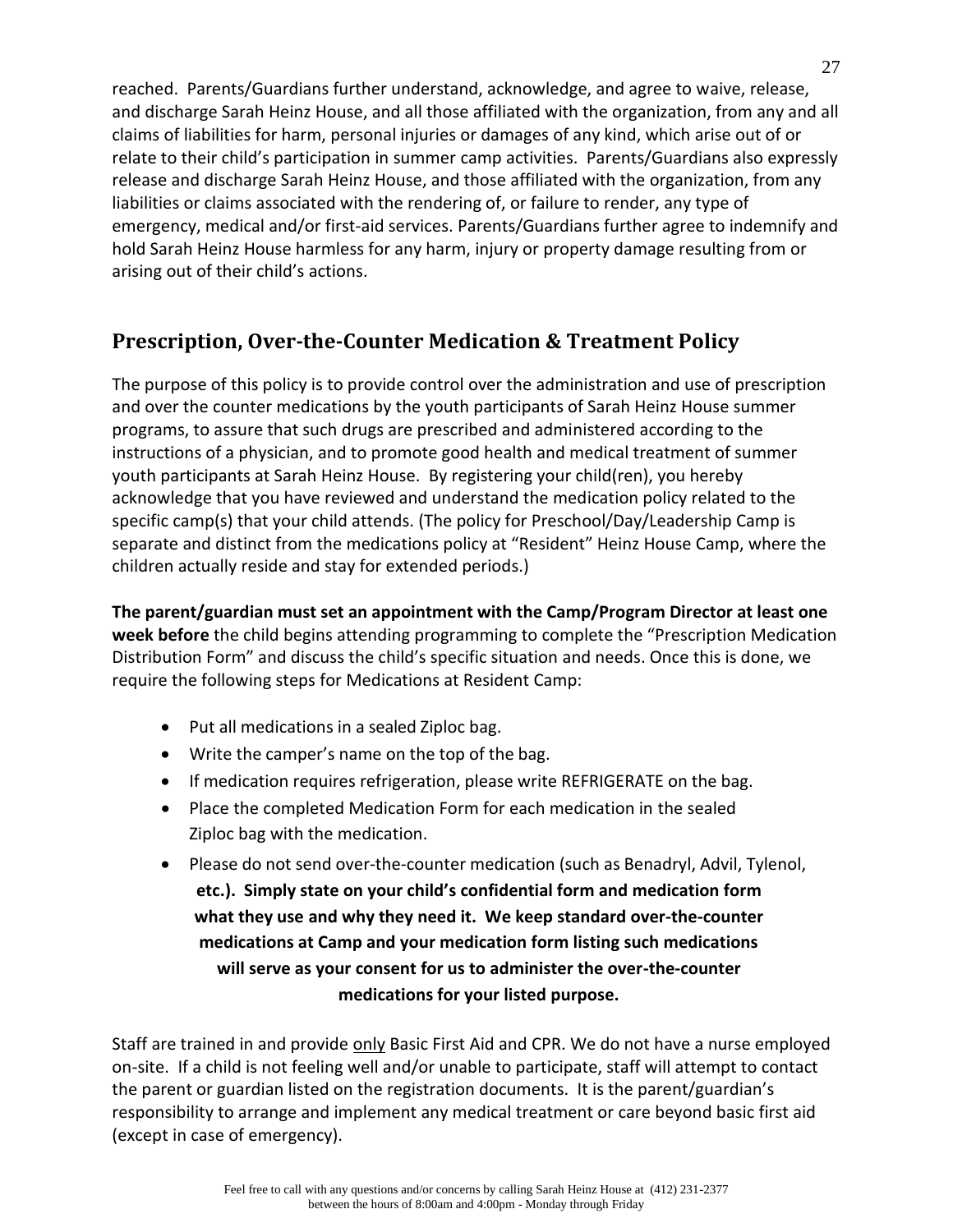#### **Special Accommodations or Extra Support**

SHH welcomes all children and our staff strives to respond to the needs of the youth we serve. We are, however, unable to provide individualized care for any child except for extenuating circumstances, such as injuries, discipline and personal care needs customarily provided to each child. To the extent it is reasonably able to do so, SHH staff will provide services to youth with disabilities or any special needs in the same manner as services are provided for other children of comparable age.

We want all participants to have the opportunity to succeed and to have a positive experience. Attendance and full participation for each camp is listed in the handbook and other materials. Our resident camp is open to children who have completed 1st Grade through teens who have completed 11th Grade.

Some participants do require additional support beyond the usual scope of our services to be successful. A certain level of maturity and independence is required. It is the discretion of Sarah Heinz House to discern whether or not a child (including your child) can be successful in SHH programs without additional support beyond the usual scope of services or adult to child ratios. If Sarah Heinz House determines that additional support or service is necessary, and such additional support or service is not available, parents/guardians refuse to secure supports for the child, the additional supports or services needed are unreasonably burdensome, poses a danger to any participant (including your child) or would fundamentally alter the program, then Sarah Heinz House reserves the right, in the best interest of all participants and programs, to decline a participant (including your child) the opportunity to participate in programs.

If your child requires additional support in a school setting, or other afterschool settings, or if your child usually requires more than 1:10 supervision ratio, you are required to set an appointment and meet with the appropriate Camp Director at least one week before your child attends any session of camp. We are, however, unable to provide 1:1 care for any child, except on an intermittent basis, such as injuries, discipline, and personal care needs provided to other children.

#### **Code of Conduct for Youth, Parents/Guardians and Staff**

At Sarah Heinz House, we want everyone to have a fun and memorable experience. It is our goal to provide a healthy, safe, secure environment for all participants. At Heinz House, our programs and Camps teach the core values of character, service, responsibility, and respect. Youth, Parents/Guardians and Staff are expected to follow the Code of Conduct below and to model these core values.

- We are all responsible for our words and actions. Respect the rights and beliefs of others and treat others with courtesy and consideration. Unwelcome teasing/bullying or any unkind behavior is not allowed.
- Respect each other and our environment. We do not take things that are not ours, nor do we vandalize any belongings or items.
- Honesty will be the basis for all relationships and interactions. If I have a problem with someone or something, I will bring it to the attention of staff as soon as possible.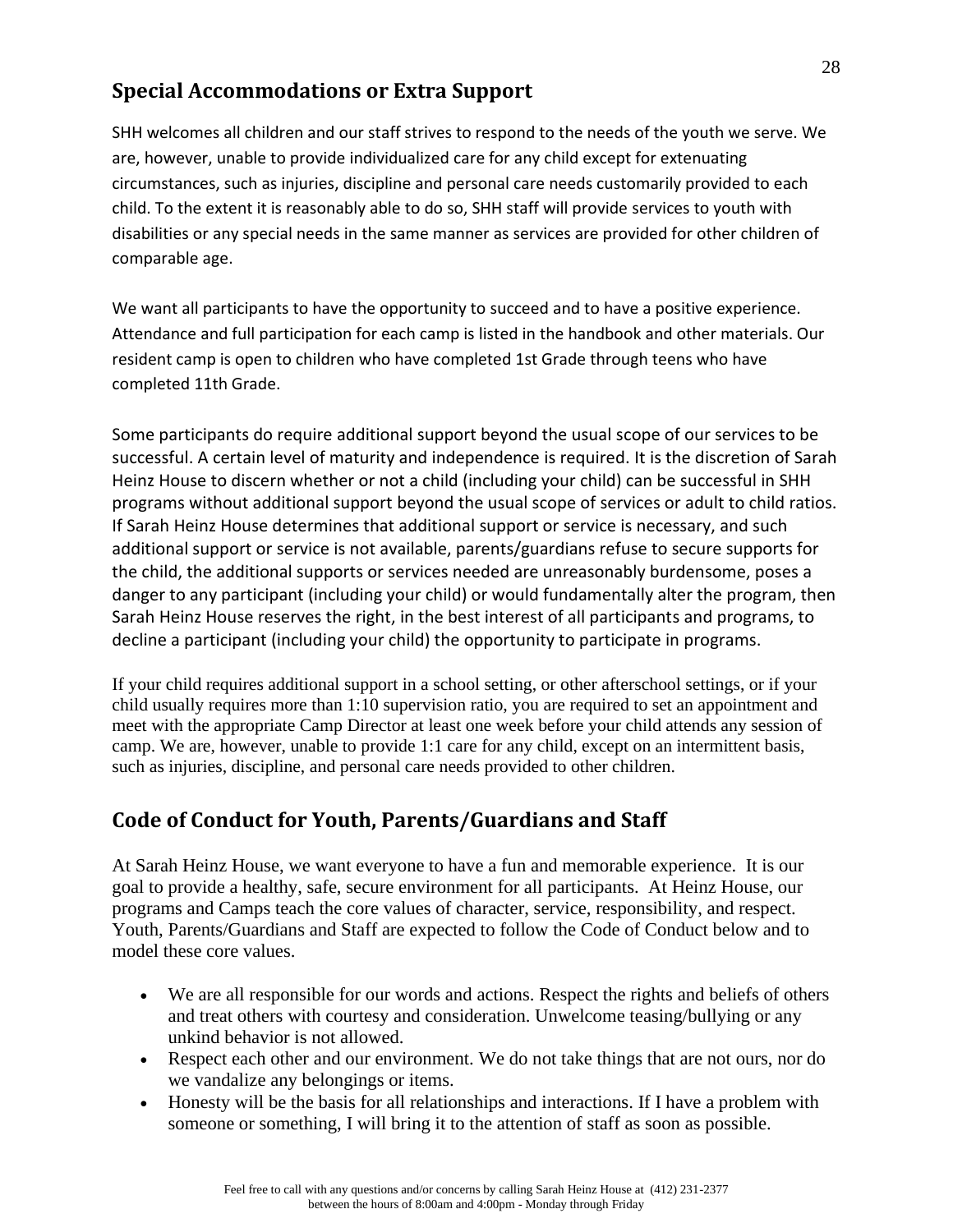- Show respect to the staff and cooperate fully with their instructions. Follow directions at all times.
- We care for ourselves and each other. Any use of alcohol, drugs, weapons, look-alike weapons, or objects that may be used to threaten, intimidate, or harm others or to damage property may not be brought to Heinz House or camp.
- Communicate in an appropriate manner, which means I will not use foul language, gestures, or harsh words. I will not raise my voice or use verbal threats of any kind.
- Heinz House and Camp are a safe space for all. Be careful and considerate that my actions will not hurt another person's feelings or hurt them physically, either intentionally or accidentally.
- Be enthusiastic, thoughtful, open-minded, and involved.
- We conduct ourselves responsibly and keep our hands to ourselves. Horseplay, inappropriate touching, pushing, kicking, hitting or fighting are not acceptable behavior.
- Be Respectful of all Heinz House property, equipment, facilities, and supplies.
- Be respectful, cooperative, and contribute positively to your experience and those of your fellow campers.
- Campers are expected to have fun and participate in all activities!

For the safety and comfort of all, Sarah Heinz House staff may remove campers from daily activities, an entire session and/or the rest of camp for violating the code of conduct, depending on the severity of the incident. Discipline may carry over from session to session.

If a child violates the code of conduct, or engages in other inappropriate behaviors, the parent/guardian must comply with any discipline determined and given by SHH. The parent/guardian must also have a meeting with SHH staff to review the guidelines set forth by this Code of Conduct.

#### *\*\*NO REFUNDS ARE GIVEN TO THOSE WHO VIOLATE THE CODE OF CONDUCT \*\**

#### **Electronic Devices & Other Valuables**

Electronic devices are not permitted at Camp. Sarah Heinz House also strongly recommends that all valuables remain home. Sarah Heinz House has no means of protecting these items and therefore cannot be held responsible if personal belongings are lost or stolen.

#### **Free Meals, Outside Food/Drink/Ingestible Items, and Food/Drink/Ingestible Items Allergens Policy**

#### **All Meals and Snacks Provided By SHH at Camp**

Sarah Heinz House provides all meals at Resident Camp. Families can expect a mix of hot and cold meals that will be nutritious and of a wide assortment. Any specific allergies or dietary restrictions involving food, drink or other ingestible items known to participants and/or participants' families should be conveyed to Sarah Heinz House prior to the beginning of attendance (or as reasonably updated by the participant and/or the participant's family prior to continued attendance).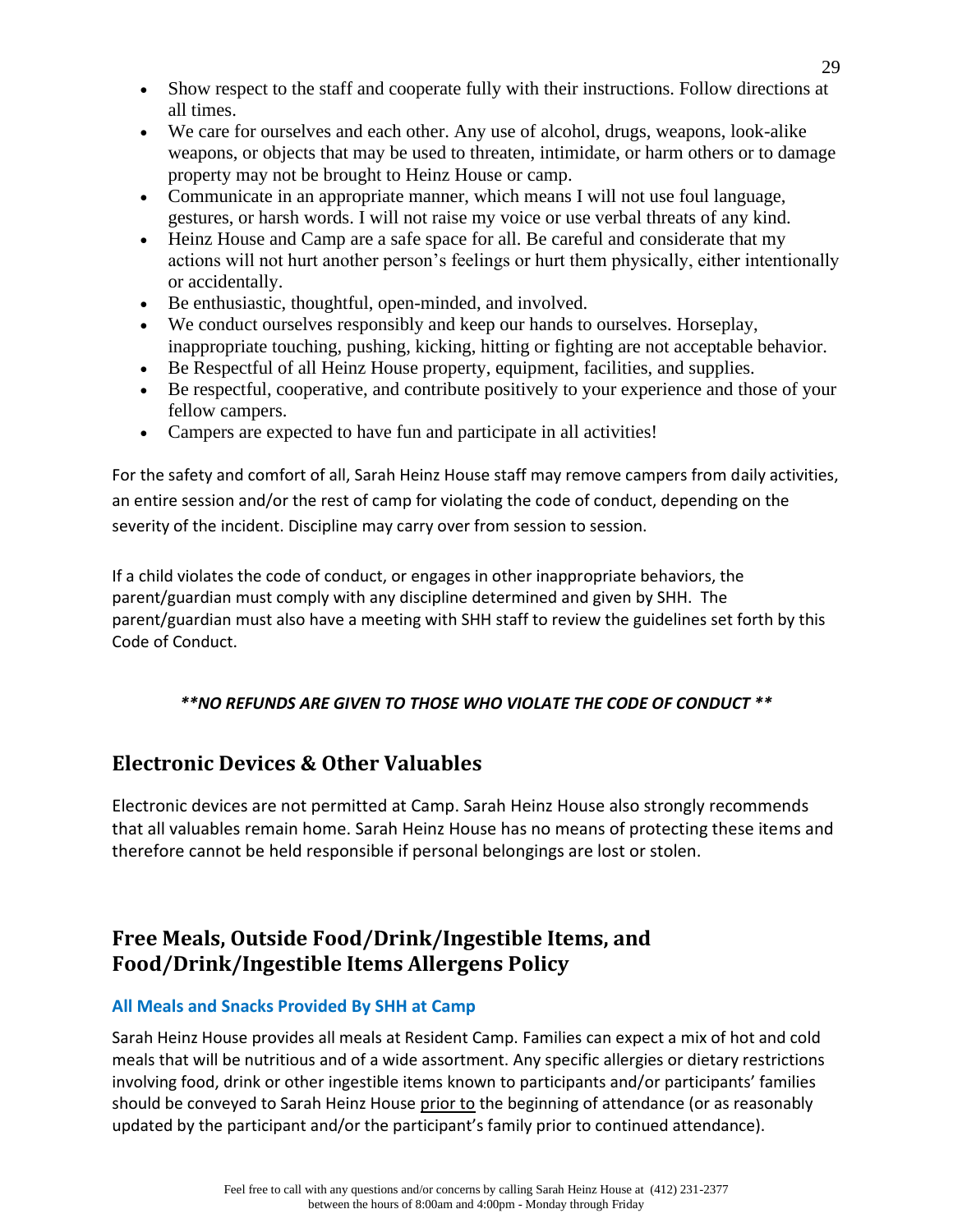Alternative meals and/or snacks will be provided for any allergies or dietary restrictions that are reported to Sarah Heinz House in accordance with this Policy.

Campers may **not** bring personal food, drink or other ingestible items to camp. Such items may **not** be included in mail from home and will be discarded immediately upon receipt.

#### **Peanut/Tree Nuts and Allergens**

Sarah Heinz House will provide a separate table where participants with peanut and/or tree nut allergies may eat their meals. Participants without such allergies are permitted to sit at this table only if their meal or snack does not contain peanuts or tree nuts. Sarah Heinz House cannot guarantee a nut-free or allergy-free environment.

We ask that the participants' families discuss food allergies with that family's participant(s). Participants and participants' families are encouraged to educate participants about any specific food, drink or other ingestible items and any specific allergens relevant to participants and/or their families.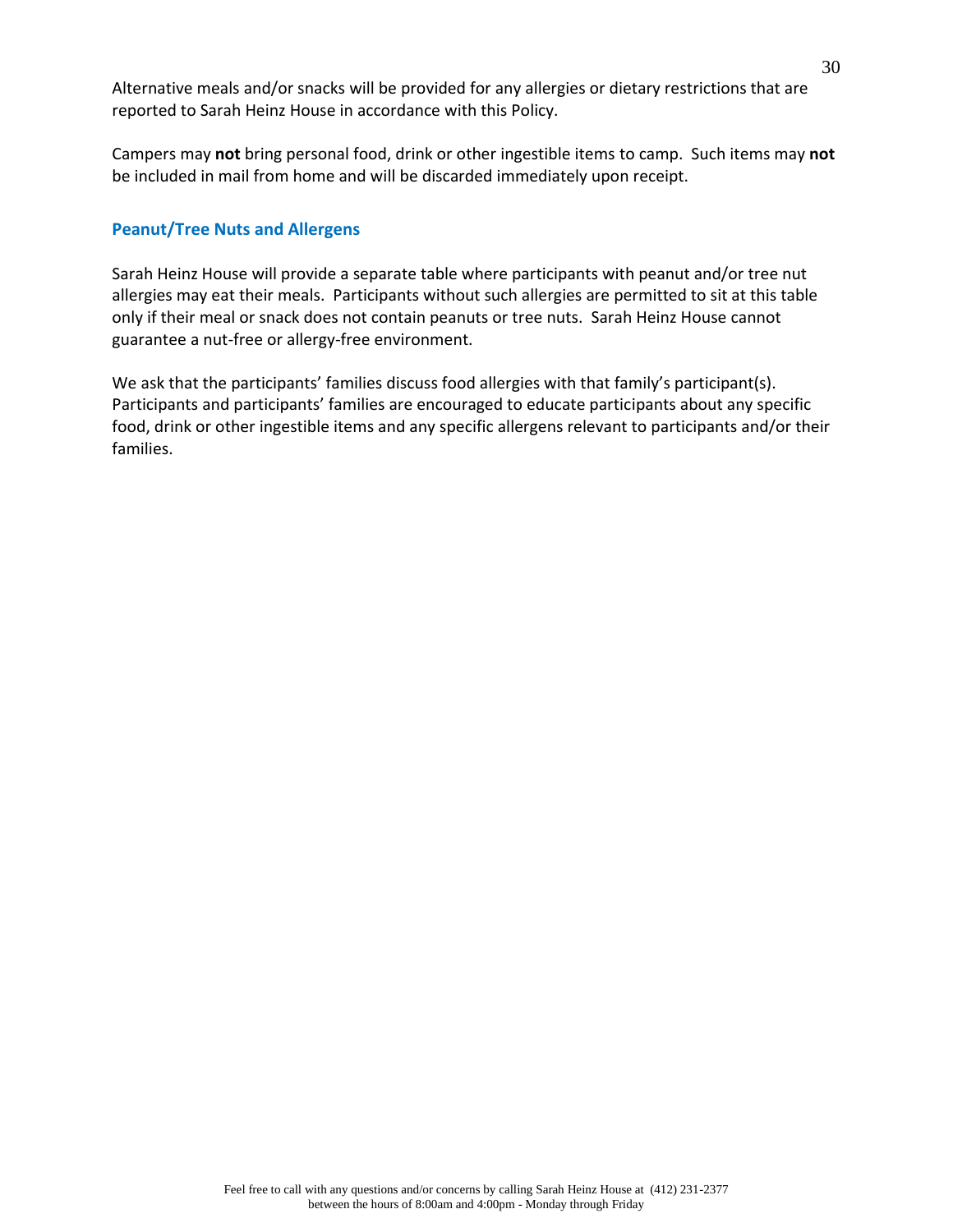### **Ensuring child safety is fundamental to the mission of Sarah Heinz House.**

#### **The Safety and Wellbeing of Young People is Our Number One Priority**

We work every day to create a safe, fun environment so kids can have every opportunity to be successful in life. We do not tolerate inappropriate behavior, including child sexual abuse or misconduct, and we put resources behind that stance.

**Culture of Safety:** Sarah Heinz House continually updates safety policies, programs and training for our staff and volunteers that are designed to promote child safety and protect young people from threats that are present in our society. We implement layers of safety policies and guidelines to keep our kids safe.

**Safety Policies:** Sarah Heinz House has comprehensive safety policies in place that protect youth – including, but not limited to, supervision, transportation, emergency response, communication, and protocol related to private one-on-one contact. We prohibit unobservable one-on-one interactions between youth and staff / volunteers. Meetings and communications (in-person, virtual, by text, email or other technology platform) between youth and staff/volunteers must include at least 3 individuals. Exceptions may only be made when delivering medical or counseling services by a licensed, trained therapist, or similar professional and/or in an emergency. But for in an emergency, youth should be transported using SHH approved vehicles with at least 3 people in the vehicle.

**Mandatory Background Checks:** Mandatory criminal background checks are required every year for every staff and board member at Sarah Heinz House. All potential employees and all teen (14 years or older) and adult volunteers are also run through the National Sex Offender Registry. **Sarah Heinz House requirements meet or exceed standards of State of Pennsylvania and Boys and Girls Clubs of America.** 

| <b>Employee</b>    | <b>State</b><br>(P.A.T.C.H.)<br>Criminal<br><b>Background</b><br><b>Check</b> | <b>PA Child</b><br>Abuse | <b>National</b><br>Criminal<br><b>Background</b><br><b>Check</b> | <b>FBI</b><br>Fingerprint<br>Clearance | <b>Sex</b><br><b>Offender</b><br>Registry | <b>Recognizing &amp;</b><br><b>Reporting Child</b><br><b>Abuse Training (Act</b><br>31 Certification, or<br>equivalent) |
|--------------------|-------------------------------------------------------------------------------|--------------------------|------------------------------------------------------------------|----------------------------------------|-------------------------------------------|-------------------------------------------------------------------------------------------------------------------------|
| Initial            | Pre-<br>Employment                                                            | Pre-<br>Employment       | Pre-<br>Employment                                               | Pre-<br>Employment                     | Pre-<br>Employment                        | Pre-Employment                                                                                                          |
| Minimum<br>Renewal | 1 year                                                                        | 3 years                  | 1 year                                                           | 3 years                                | 1 year                                    | 5 years                                                                                                                 |

STAFF Requirements:

Clearances are Run at the Following Intervals (we do not accept transferred clearances):

- At the time of application for employment
- At the time of renewal as noted above
- If "Reasonable Suspicion" exists to re-run

If an Employee is arrested or if something happens that could affect their cleared for employment status, employees are required to notify SHH within 72 hours. Failure to report may result in administrative leave, suspension, termination and denial of future employment.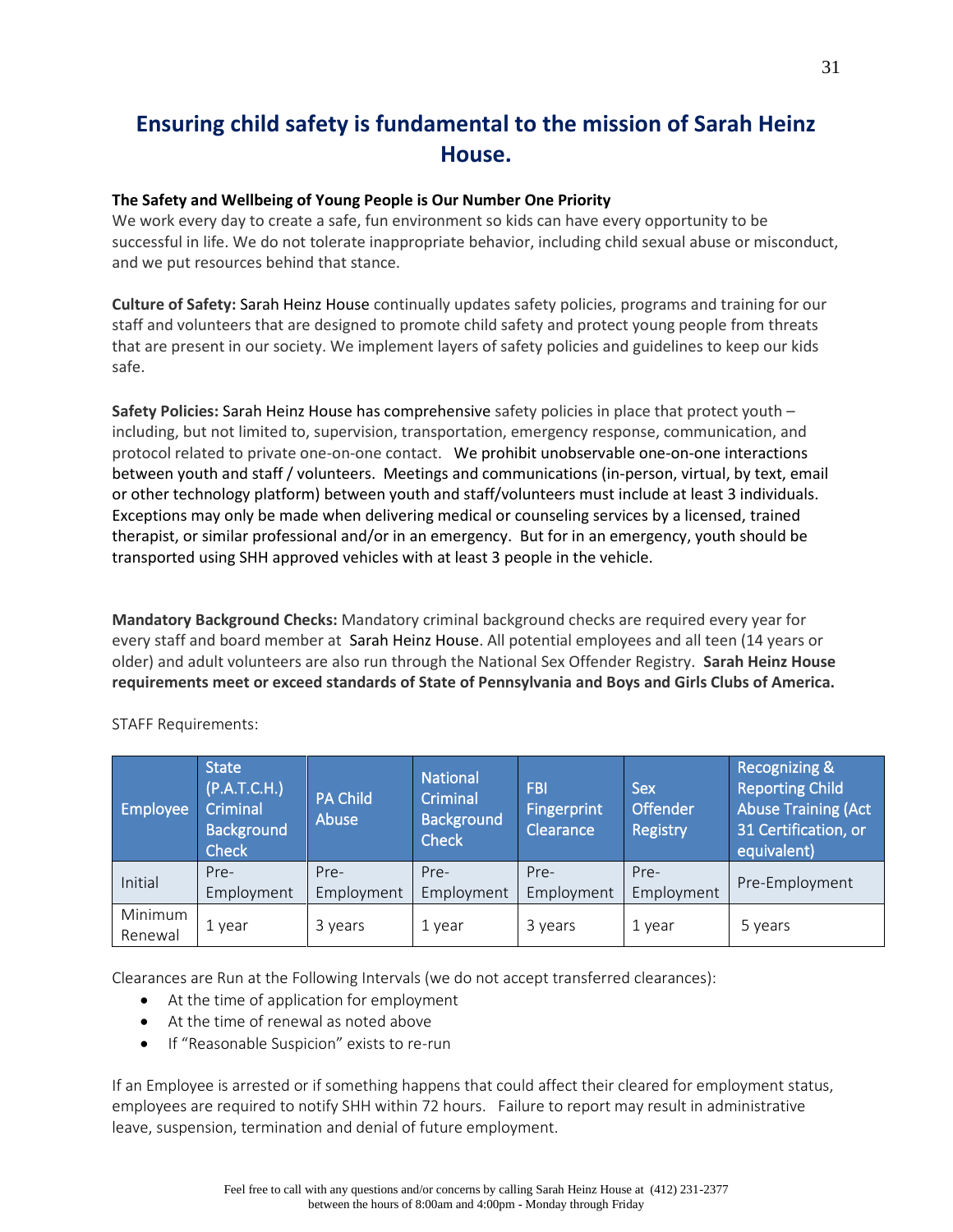Individuals who work directly with our children and are compensated by Sarah Heinz House as an independent contractor are subject to the same requirements as employees.

MT/BSC/TSS Supports (Mobile Therapist; Behavioral Specialist Consultant; Therapeutic Staff Supports) We will accept the clearances that adhere to the Agency Partner's guidelines (which should meet State of Pennsylvania requirements) as to avoid removing children from participation and/or being without the needed supports approved for and assigned to them.

#### VOLUNTEER Requirements:

| <b>Volunteer</b>   | State (P.A.T.C.H.)<br><b>Criminal</b><br><b>Background Check</b> | <b>PA Child</b><br><b>Abuse</b><br><b>Clearance</b> | <b>National</b><br><b>Criminal</b><br><b>Background</b><br><b>Check</b> | <b>FBI Fingerprint</b><br>Clearance* | <b>Sex Offender</b><br><b>Registry</b> |
|--------------------|------------------------------------------------------------------|-----------------------------------------------------|-------------------------------------------------------------------------|--------------------------------------|----------------------------------------|
| Initial            | Pre-Volunteer                                                    | Pre-<br>Volunteer                                   | Pre-Volunteer                                                           | Pre-Volunteer                        | Pre-Volunteer                          |
| Minimum<br>Renewal | 3 years                                                          | 3 years                                             | 1 year                                                                  | 3 years                              | 1 year                                 |

#### \*FBI Fingerprint Clearance: Waiver is available for those who can attest that they have lived in Pennsylvania ONLY for the last 10 years.

Clearances are Run at the Following Intervals (some transferred clearances accepted\*):

- At the time of application for employment
- At the time of renewal as noted above
- If "Reasonable Suspicion" exists to re-run

If a Volunteer is arrested or if something happens that could affect their cleared for volunteering status, volunteers are required to notify SHH within 72 hours. Failure to report may result in suspension, termination and/or denial of future volunteer roles.

**Required Immediate Reporting:** All Sarah Heinz House staff, and adult volunteers, are mandated reporters. We are required to report any suspicion of abuse or neglect to the State. We are also required to report any critical incident to Boys & Girls Clubs of America (BGCA) within 24 hours and may also contact local law enforcement depending on the situation.

**Safety Trainings:** We participate in a wide variety of child safety training. We also engage leading thirdparty safety experts to provide guidance for our policies and approaches, including BGCA, local Law Enforcement, Department of Homeland Security and Praesidium. Below is a list of trainings our staff and volunteers undergo:

#### VOLUNTEER Training:

| <b>Training Name</b>       | Who?           | <b>Duration</b> |
|----------------------------|----------------|-----------------|
| Sexual Harassment          | All Volunteers | Yearly          |
| Child Abuse                | All Volunteers | 5 years         |
| <b>Behavior Management</b> | All Volunteers | Yearly          |

Feel free to call with any questions and/or concerns by calling Sarah Heinz House at (412) 231-2377 between the hours of 8:00am and 4:00pm - Monday through Friday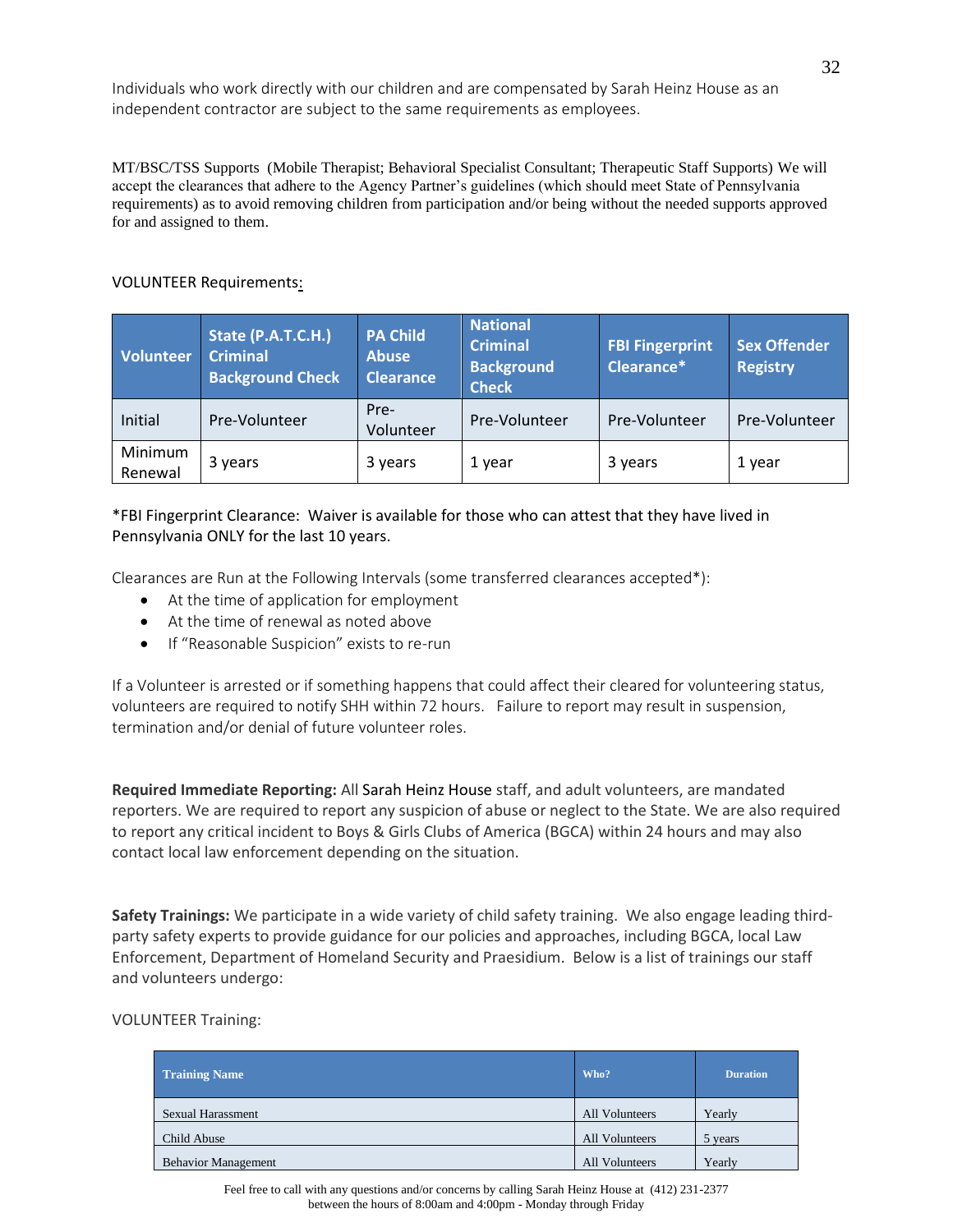| Basic Strategies for Supervising Youth Safely | All Volunteers | Yearly |
|-----------------------------------------------|----------------|--------|
| <b>SHH Child Abuse Policy</b>                 | All Volunteers | Yearly |
| Emergency Response Plan & Crisis Management   | All Volunteers | Yearly |
| <b>Documentation/Incident Reports</b>         | All Volunteers | Yearly |
| Staff Ratio/One on One Policy/Restrooms       | All Volunteers | Yearly |
| <b>Acceptable Use Policy</b>                  | All Volunteers | Yearly |

#### STAFF Training

| <b>Training Name</b>                                             | Who?                                       | <b>Duration</b> |
|------------------------------------------------------------------|--------------------------------------------|-----------------|
| Camp Safety Training: Bullying Prevention at Camp                | All Summer Staff                           | Yearly          |
| Camp Safety Training: Peer to Peer Abuse Sexual Abuse Prevention | All Summer Staff                           | Yearly          |
| Camp Safety: Aquatic Safety in Natural Bodies of Water           | Res Camp Lifeguard<br><b>Staff Only</b>    | Yearly          |
| Sexual Harassment                                                | All Summer Staff                           | Yearly          |
| <b>Texting and Driving</b>                                       | <b>All Summer Staff</b>                    | Yearly          |
| Social Media Safety                                              | All Summer Staff                           | Yearly          |
| Child Abuse                                                      | All Summer Staff                           | Every 5 years   |
| <b>SHH Child Abuse Policy</b>                                    | All Summer Staff                           | Yearly          |
| Emergency Response Plan & Crisis Management                      | All Summer Staff                           | Yearly          |
| Who are Youth Workers                                            | All Summer Staff                           | Yearly          |
| Basic Strategies for Supervising Youth Safely                    | All Summer Staff                           | Yearly          |
| <b>Behavior Management</b>                                       | All Summer Staff                           | Yearly          |
| School-Aged Childcare Safety                                     | All Summer Staff                           | Yearly          |
| Defensive Driving                                                | All Summer Staff                           | Yearly          |
| <b>Documentation/Incident Reports</b>                            | All Summer Staff                           | Yearly          |
| Staff Ratio/One on One Policy/Restrooms                          | All Summer Staff                           | Yearly          |
| Acceptable Use Policy                                            | All Summer Staff                           | Yearly          |
| Communication                                                    | All Summer Staff                           | Yearly          |
| Resources and tools for Youth Workers                            | All Summer Staff                           | Yearly          |
| <b>Understanding Youth Workers</b>                               | All Summer Staff                           | Yearly          |
| Safety for Youth Workers                                         | All Summer Staff                           | Yearly          |
| Appropriate Touch                                                | All Summer Staff                           | Yearly          |
| Child Sexual Abuse Prevention                                    | All Summer Staff                           | Yearly          |
| Risk Management 101                                              | All Summer Staff                           | Yearly          |
| Camp Safety Training: Aquatic Safety at the Pool                 | Day Camp<br><b>Lifeguard Staff</b><br>Only | Yearly          |
| The Professional Lifeguard                                       | All Lifeguards                             | Yearly          |
| Shallow Water Blackout                                           | All Lifeguards                             | Yearly          |
| <b>Anti-Harassment for Managers</b>                              | All Camp<br>Leadership                     | Yearly          |
| Camp Safety Training: Bullying Prevention at Camp                | All Summer Staff                           | Yearly          |
| Camp Safety Training: Peer to Peer Abuse Sexual Abuse Prevention | All Summer Staff                           | Yearly          |
| Day Camp Specific Procedures/Policies                            | Day Camp Staff                             | Yearly          |

Feel free to call with any questions and/or concerns by calling Sarah Heinz House at (412) 231-2377 between the hours of 8:00am and 4:00pm - Monday through Friday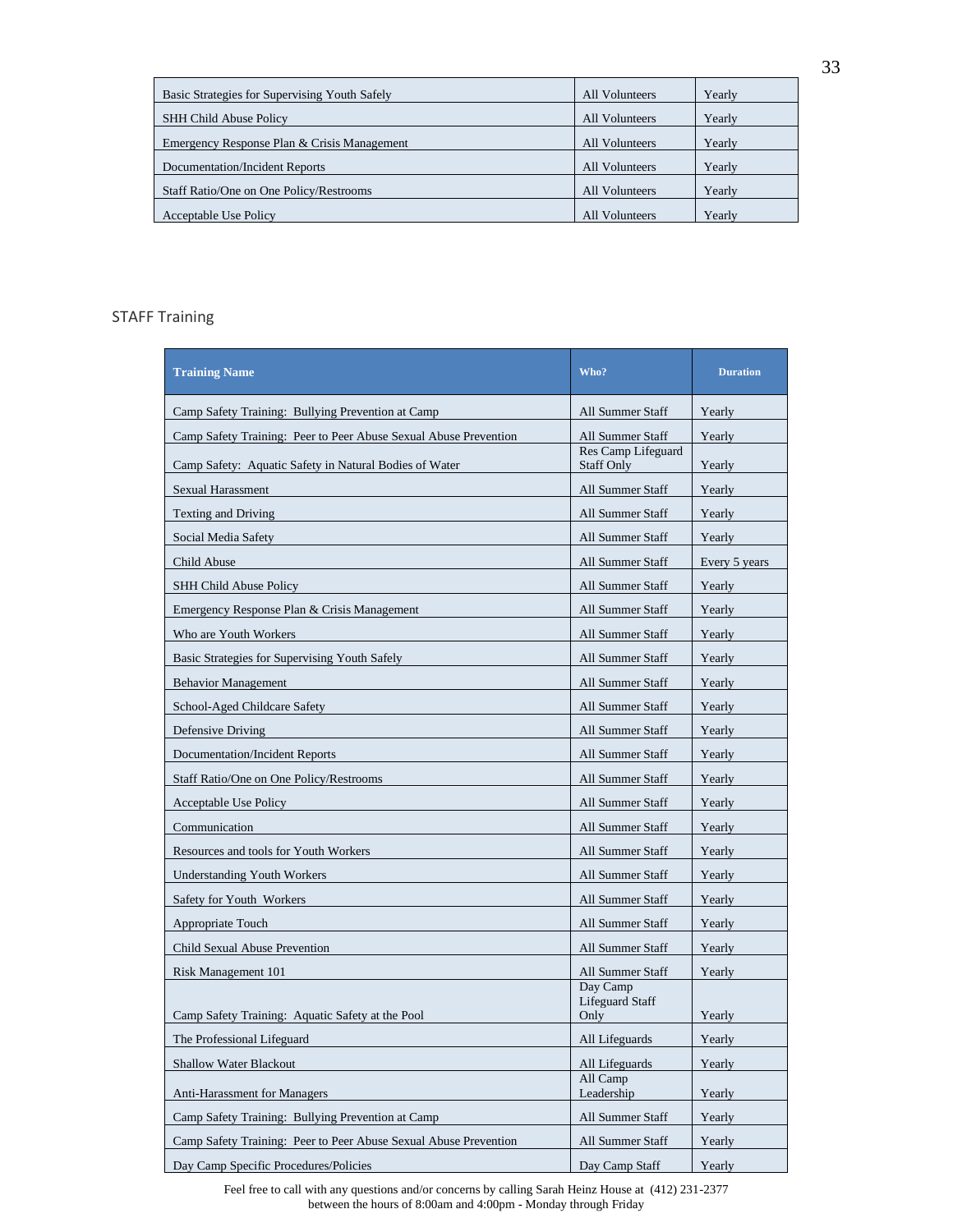|                                             | <b>Overnight Camp</b> |                        |
|---------------------------------------------|-----------------------|------------------------|
| Overnight Camp Specific Procedures/Policies | Staff                 | $\mathbf{v}$<br>Yearly |
|                                             |                       |                        |

**Mandatory Employee Reference:** Any employee interested in moving to another Boys & Girls Club is required to have a reference from the previous Club, even if the Clubs are within the same community.

**Safety Committee:** Sarah Heinz House has a dedicated safety committee to provide input and guidance on policies and safety strategies. Priorities and initiatives include:

- Regular review and corrective action related to Incident Reports
- Regular Review and Discussion of Alarms
- Building Safety and Inspection
- Regular review of relevant policy

**Mandatory Annual Safety Assessments:** We complete a safety assessment each year to ensure we continually make improvements to safety at our organization.

**State and Local Laws:** We comply with federal, state and local safety laws, including those impacting facilities and vehicles.

**Safety Partnerships:** Nationally, Boys & Girls Clubs of America works with leading experts in the areas of safety, security and technology to develop state-of-the-art solutions for Clubs. Partners include:

- National Child Safety Advisory Task Force, made up of leading experts and organizations
- Blue Ribbon Taskforce, comprised of local Club leaders charged with providing input on the safety direction and key safety initiatives
- Mental Health First Aid, a national program that teaches skills to recognize and respond to signs of mental illness and substance abuse; SHH has multiple staff who are certified in MHFA, Standard First Aid, and CPR.
- Crisis Text Line, a confidential text message service for youth in times of crisis

Locally, Sarah Heinz House partners with:

- Pittsburgh Police
- Pittsburgh Public Assembly and Public Safety Meetings (Quarterly)
- U.S. Department of Homeland Security
- 911<sup>th</sup> Airlift Wing Security Personnel, Pittsburgh Air reserve Station
- Jewish Community Center Security Director

Nationally, Boys & Girls Clubs of America has advocated the passage of the **[U.S. PROTECT Act](https://www.congress.gov/bill/108th-congress/senate-bill/151)**, which improved background screening systems and access. The national organization has also partnered with the **[FBI](https://www.fbi.gov/)**, the **[National Center for Missing & Exploited Children](http://www.missingkids.com/home)** and the **[Centers for Disease Control](https://www.cdc.gov/)** to contribute to the development of safety practices that benefit ALL youth-serving organizations.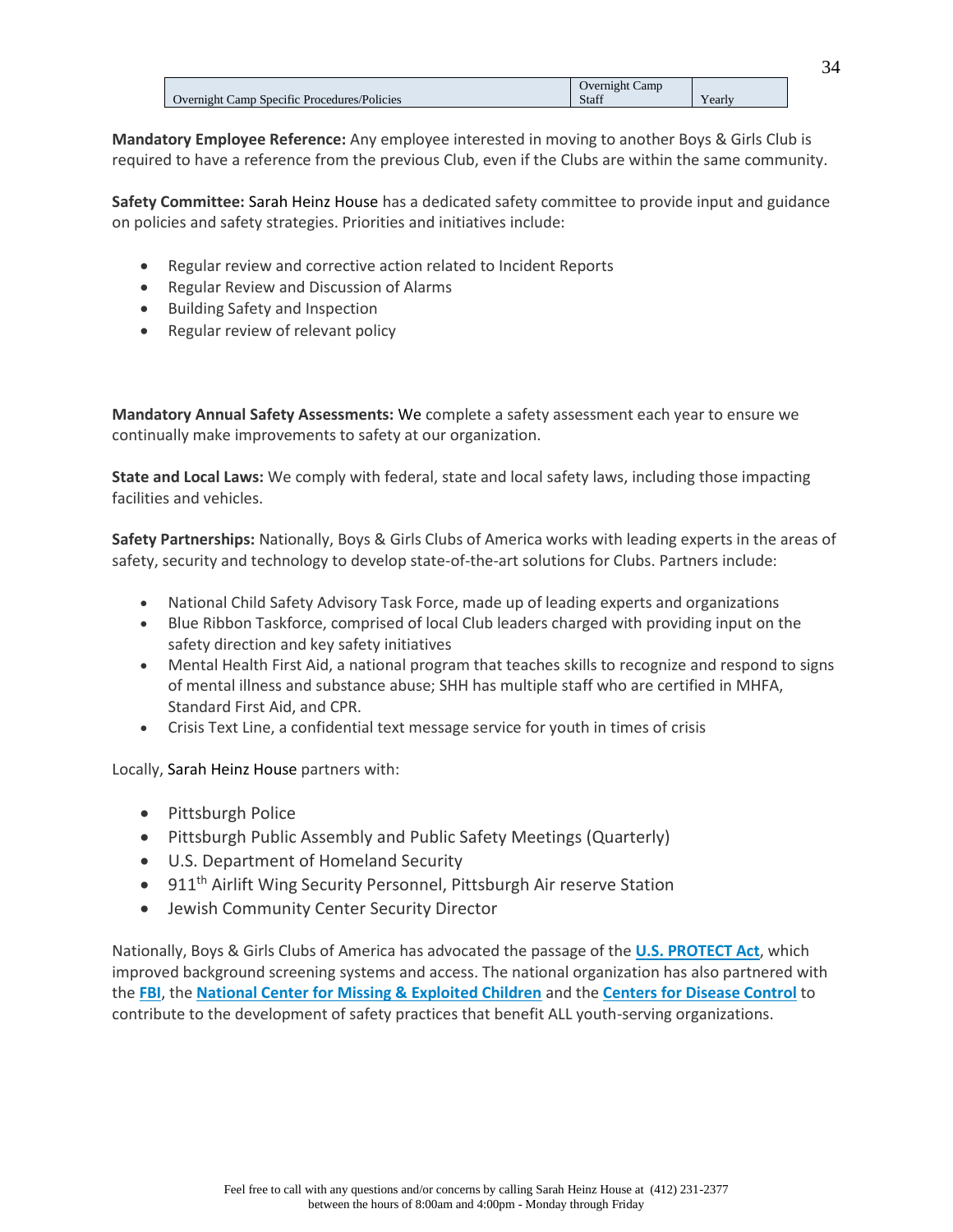#### **CAMPUS SAFETY**

Sarah Heinz House is committed to taking proactive measures to protect the safety of all our members, volunteers, and staff. We have made preparations to deal effectively with emergency situations that could occur in or around the campus of Sarah Heinz House while programs are in session. While we hope that a natural disaster or other serious incident never occurs, our goal is to be as prepared as possible for any potential emergency. Our priority at all times is to protect all members, volunteers, and staff from harm.

Sarah Heinz House and Heinz House Camp have crisis and safety plans. The plans are designed with the assistance of staff members, board members, as well as local law enforcement, emergency management, and public health officials. The plans, which are regularly reviewed and updated, include procedures to respond to a variety of crisis incidents. Sarah Heinz House personnel and members practice drills associated with specific emergencies on a regular basis.

The response to each situation will differ based on the specifics of that situation. Flexibility of the plan is key to the success of the response. In general, each plan involves the designation of a building-level safety team, development of Emergency Response Protocol procedure responses*;* preparation of a portable critical response kits that contain key information and supplies ("Go bags"); designation of one or more appropriate evacuation sites; provisions for training personnel and updating the plan; checklists for dealing with specific types of incidents; and resources for help before, during and after an event. Plans are reviewed annually and SHH crisis teams have received training.

#### **Objection to our Policies and Procedures**

Any objections to our Policies and Procedures or other documentation must be presented in writing to **Charley Chmura, Director of Operations (**[chmura@sarahheinzhouse.com](mailto:chmura@sarahheinzhouse.com) **)** in advance of participation. If a participant or family choosees not to respect or comply with Policies and Procedures, then their participation could be declined.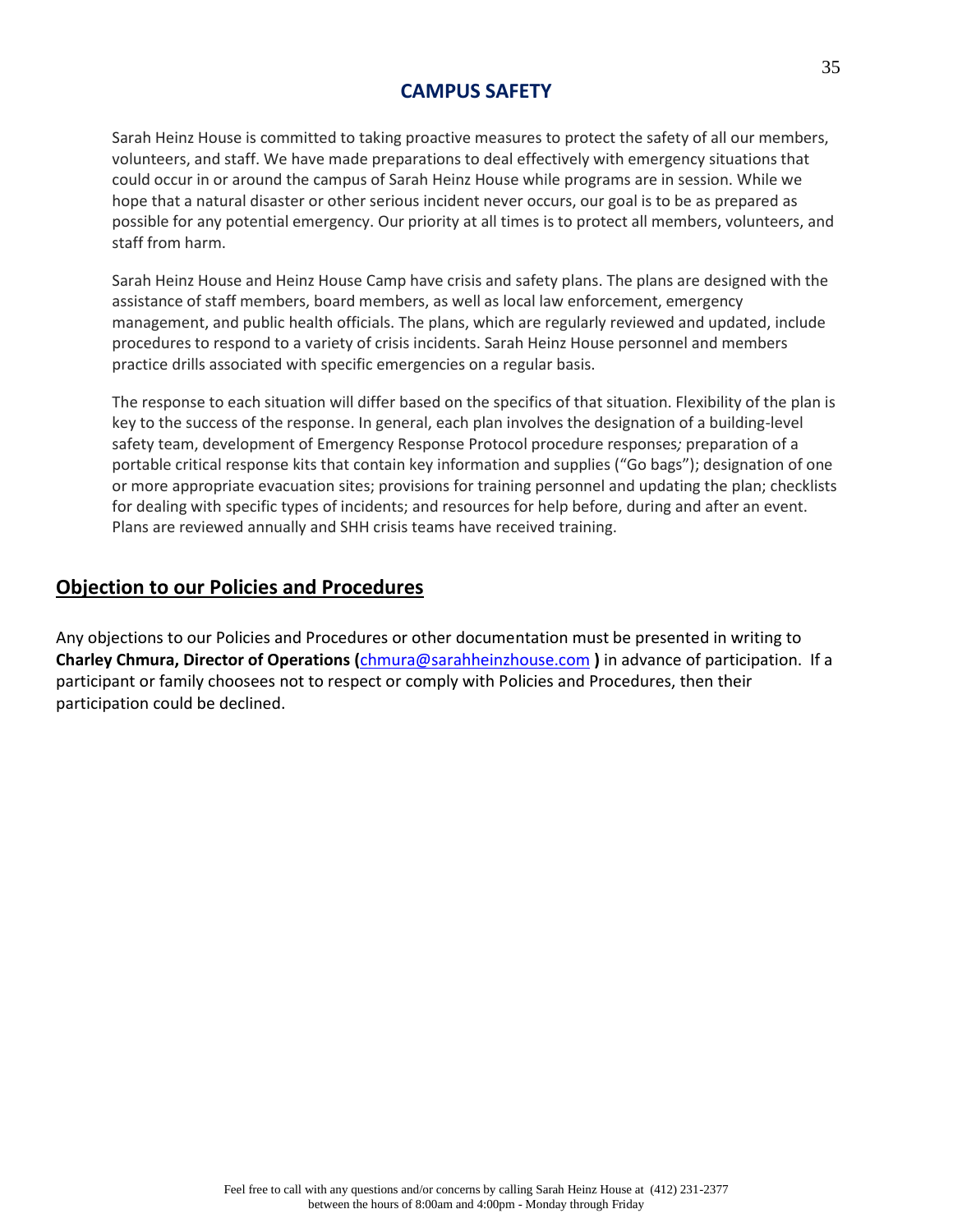#### **Resolving Concerns**

#### **A FAMILY GUIDE to Effective Problem Solving**

As we strive to help our youth succeed and have a positive experience at SHH, we count on our families to be our partners. Together, we will overcome challenges and celebrate success.

Should a family feel a need to make an inquiry of SHH, we want to be sure that all stakeholders are using the most effective avenues of communication. This ensures that your concerns will be given the time, attention and consideration necessary for solution-based outcomes.

How do I advocate for my child?

I. Define the issue.

Talk with your child to assure that you have a clear understanding of the situation. Work together with your child to identify specific elements such as the names of parties involved and the timeline of events.

II. Review SHHs guidelines.

Upon enrollment, you were provided access to Membership Handbook and returned the signature page to SHH. This document can also be found online at SHH's website. Reviewing policies, code of conduct and procedures can help you clarify the issue at hand.

Ill. Communicate the Issue.

Once you have clearly outlined the issue and decided if a specific policy has been violated, it is time to communicate your concerns to the appropriate individual. By utilizing SHH's Chain of Communication protocol, start by reaching out to the initial contact on the list. By skipping this step, it may take a longer time to address your concerns, as information will have to be given to and received from the initial contact by those farther along the Chain of Communication. Be sure to document your communication efforts by detailing such items as the date, time, contact and content of conversations that take place by telephone or in person. Save all email threads that relate to the Issues at hand. This will allow all stakeholders to be in alignment if an issue moves to the next Chain of Communication level.

#### **Social Media/Multi-Media Good Practices**

For many of us, social media usage is a part of everyday life. Social media can provide wonderful opportunities for families to connect with friends and loved ones. Unfortunately, we also see that social media can be utilized in negative, harmful and destructive ways.

As adults, we have the opportunity to set a positive example for our kids when we interact with social media. All parents and families are invited to join SHH staff in setting this good example.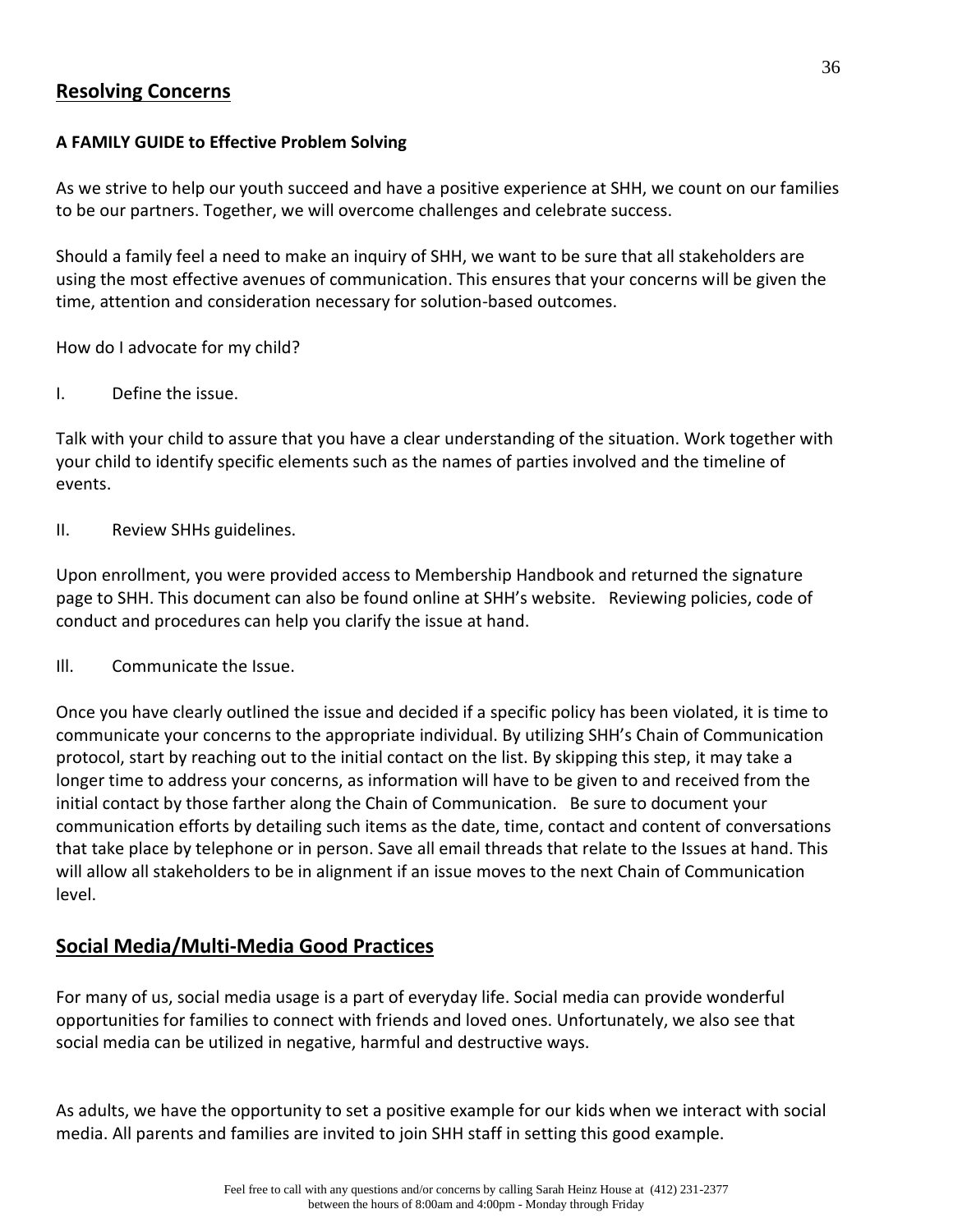- **DO:**
- Demonstrate courtesy and respect for SHH staff and other families/children when commenting/posting on social media
- Use appropriate language when discussing SHH
- Address issues or concerns regarding SHH directly with SHH (using SHH's chain of communication protocol) rather than posting on social media
- Share good news with SHH leadership so that youth can be congratulated on their successes

outside of SHH

#### **DON'T:**

- Use social networking sites to make derogatory comments about staff or other families/children
- Post photographs of other people's children without parental permission
- Feel obligated or compelled to address unsolicited inquiries from media or reporters
- Conduct SHH business via social networks

#### **SHH PROMISES TO:**

- Address all concerns brought to SHH leadership in a thoughtful, fact-based and timely manner.
- Act in the best interest of our youth/families and communities at all times

#### **Where to Go/Who to Contact if you Have a Concern**

SHH believes in a culture of dignity and respect. We believe that families are our partners in youth development. Our relationship with families is of the utmost importance to us and we value your authentic voice. If you have a question or concern, please refer to our Chain of Communication protocols, outlined below. Following this chain of communication assures that all stakeholders are properly informed about the concern at hand and can collaborate for solution-based, positive outcomes.

A listing of staff contact information can be found on our webpage or by calling the Main Office at 412.231.2377. Please note that program instructors are not able to take phone calls during instructional/ supervisory time.

#### **Order of Contact:**

#### **If Program or Behavior Related: If Financial/Business Related**:

- 1. Program Director/Instructor 1. Front Desk
- 2. Director of Program Services 2. Office Manager
- 3. Director of Operations 3. Management Staff
- 4. Executive Director**\*\***

- 
- 
- 

\*\*IF your situation dictates communications with the Executive Director, then please submit concerns to the Executive Director in writing outlining the following: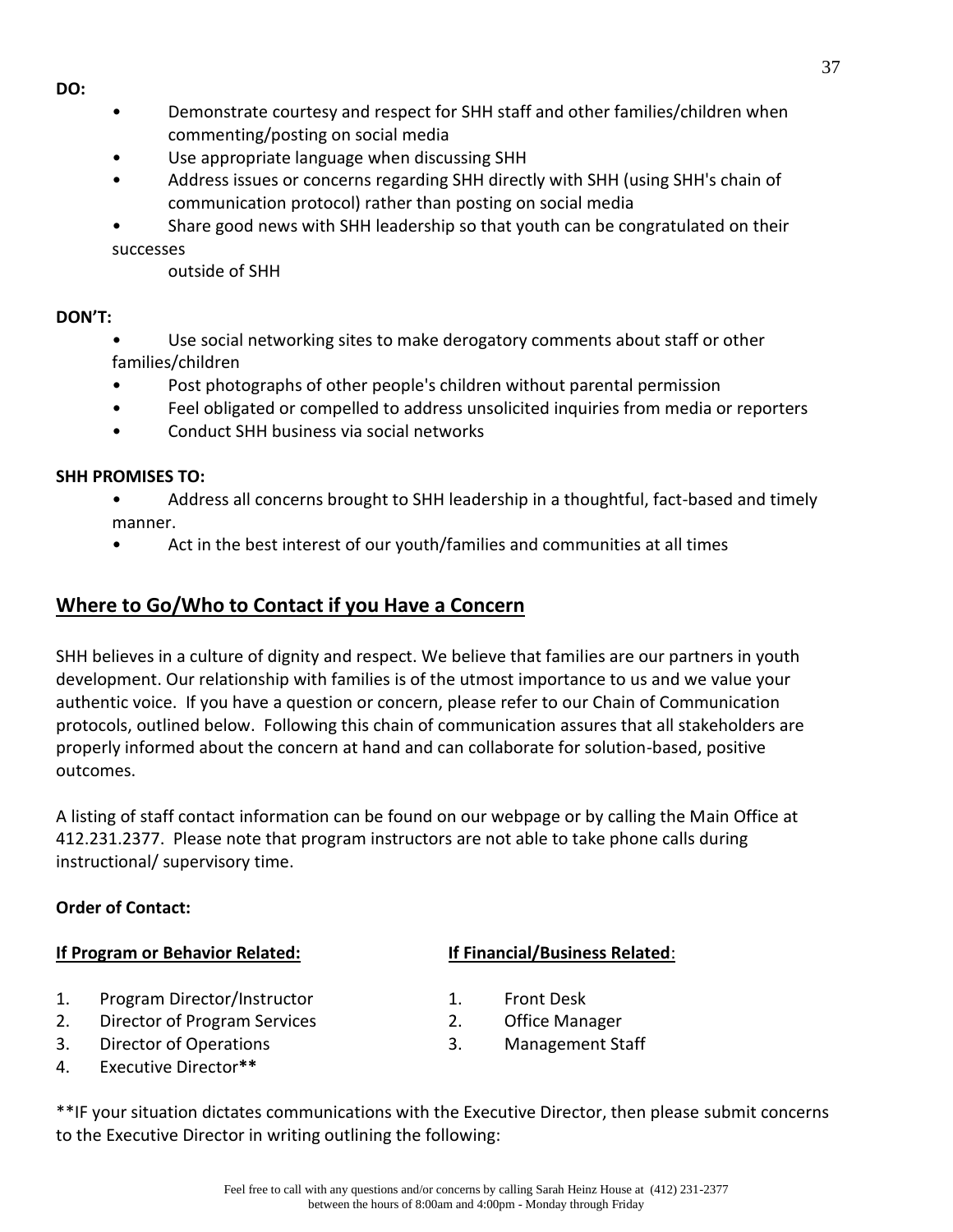- Youth name
- Parent/Guardian name and best telephone and email address for contact
- Overview of the items of concern and steps already taken in the Chain of Communication procedure to address the issue(s).

### **How to Get Help**

Pennsylvania Safe2Say Something reporting system is intended to facilitate the reporting of sensitive information to our administration including information regarding youth & teen safety, bullying, violence, or participants who may be in some need of assistance. This information may be shared with Sarah Heinz House staff such as Front Desk, Program Directors, Management, and other administrative personnel or other law enforcement depending on the situation.

- Website: <https://www.safe2saypa.org/tip/>
- Phone: 1-844-SAFE2SAY (1-844-723-2729)
- Mobile App Available for iOS and Android devices

It is NOT an emergency hotline. If you need immediate assistance, and/or are reporting an event or immediate threat to the Heinz House community, please call 911 to be connected with Pittsburgh Police.

**24-hour Toll-free Child Safety Hotline:** We encourage all staff, participants and families to report any incident or situation they feel is unsafe. Through our national partnership with **[Praesidium](https://website.praesidiuminc.com/wp/)**, one of the nation's leading safety experts, Sarah Heinz House participants, volunteers, guests, and staff have access to a confidential 24 hour toll-free Child Safety Hotline, **[866-607-SAFE \(7233\)](tel:+1-866-607-7233)** or email **[SafeClub@Praesidiuminc.com](mailto:SafeClub@Praesidiuminc.com)**.